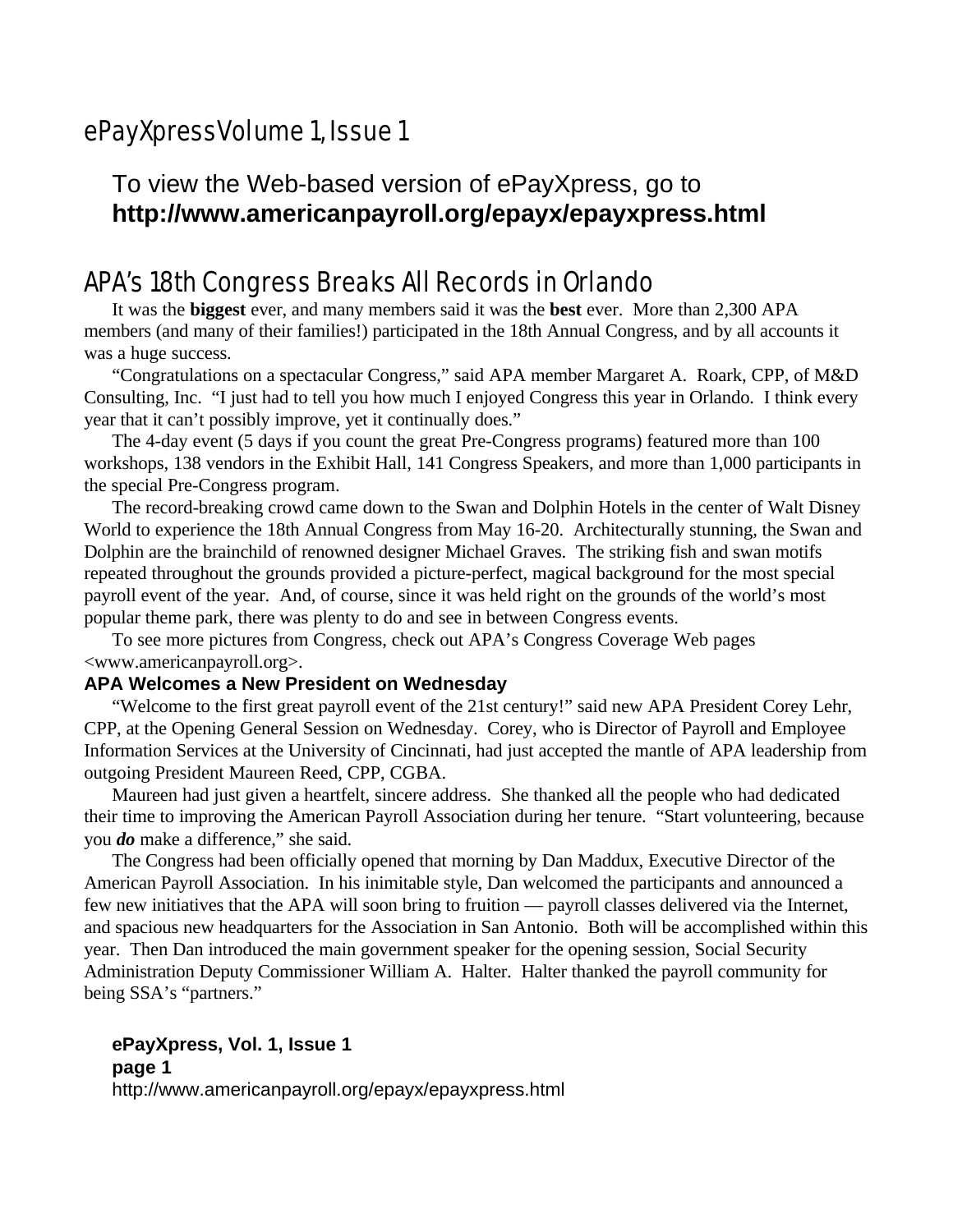"All of us at Social Security are *proud* to be your partners in this process of protecting the American public – and glad to have payroll professionals such as you that we can count on."

Halter then concentrated on SSA's Internet-related initiatives.

#### **Education and New Technology**

From "Dealing With the IRS" to "Beginning Public Speaking Skills" to "Advanced U.S. Non-Resident Alien Tax Withholding and Reporting," the Congress offered Workshops for just about every need. The only complaint heard from Congress attendees during the week was that they didn't have enough time to go to every session they wanted to attend! But with nine full workshop sessions to attend over three days, plus special industry forums and two additional special workshops on Tuesday during the Pre-Congress program, there was "a whole lotta' learning going on."

One very popular Workshop option this year was the Vendor Forum Product Demonstrations. These were held during regular Workshop sessions, and featured in-depth demonstrations of products, services, and resources offered by some of the top vendors and service providers in the business, along with lively discussions of the issues involved with these products.

Of course, the other way to see new technology at the Congress was at the busy Exhibit Hall. Always a popular destination for Congress participants, this year was no exception. The vendors came through with some amazing give-aways — there was a money grabbing booth at Ceridian's exhibit, free smoothies being served at a Tiki bar, drinks, popcorn, and lots of other fun stuff. But the biggest and most popular prize of all was raffled off on Friday morning — a brand-new Volkswagen Beetle, given away by ProBusiness to a lucky winner who had placed her card in their fishbowl, Congress attendee Doreen Lindsey.

#### **Southeastern PA Takes Chapter of the Year Honors at Wednesday Night Show**

There was a sell-out crowd for Wednesday night's dinner and show, which featured the versatile and hard-working John Davidson. Star of stage, screen, concert hall, and television, John put everything he had into a top-notch performance of classic songs from every decade. His undeniable charm had the audience swooning one minute, laughing the next. One payroll professional even had to be "rescued" by a gallant fellow member after she threw herself at the stage! (we won't mention any names, but Lucy Key Price, CPP, said she had a *really* good time Wednesday night!)

Before the entertainment began, Dan Maddux took a few moments to announce the winner of the Chapter of the Year award for 2000. And the winner is — the Southeastern Pennsylvania Chapter! Eighteen members of this very active chapter were in attendance at Congress, and they were thrilled to receive this coveted honor.

#### **Country Music Meets the Payroll Man and Woman of the Year on Thursday**

Thursday's opening session started out a little bit country — the very suave and sexy singing sensation Brandon Sandefur performed a few of his songs to get the day started. Of course, the crowd's favorite was his rendition of "America Works," APA's theme song for National Payroll Week 2000. If you're an APA member, you received a copy of this song on the last issue of PAYBACK. Or you can download it from APA's NPW Web site. <http://www.nationalpayrollweek.com/> After the general session, Brandon signed quite a few copies of his latest album, and the general buzz was that Mr. Sandefur was both "super-nice" and "dreamy," not to mention friendly.

#### **ePayXpress, Vol. 1, Issue 1 page 2**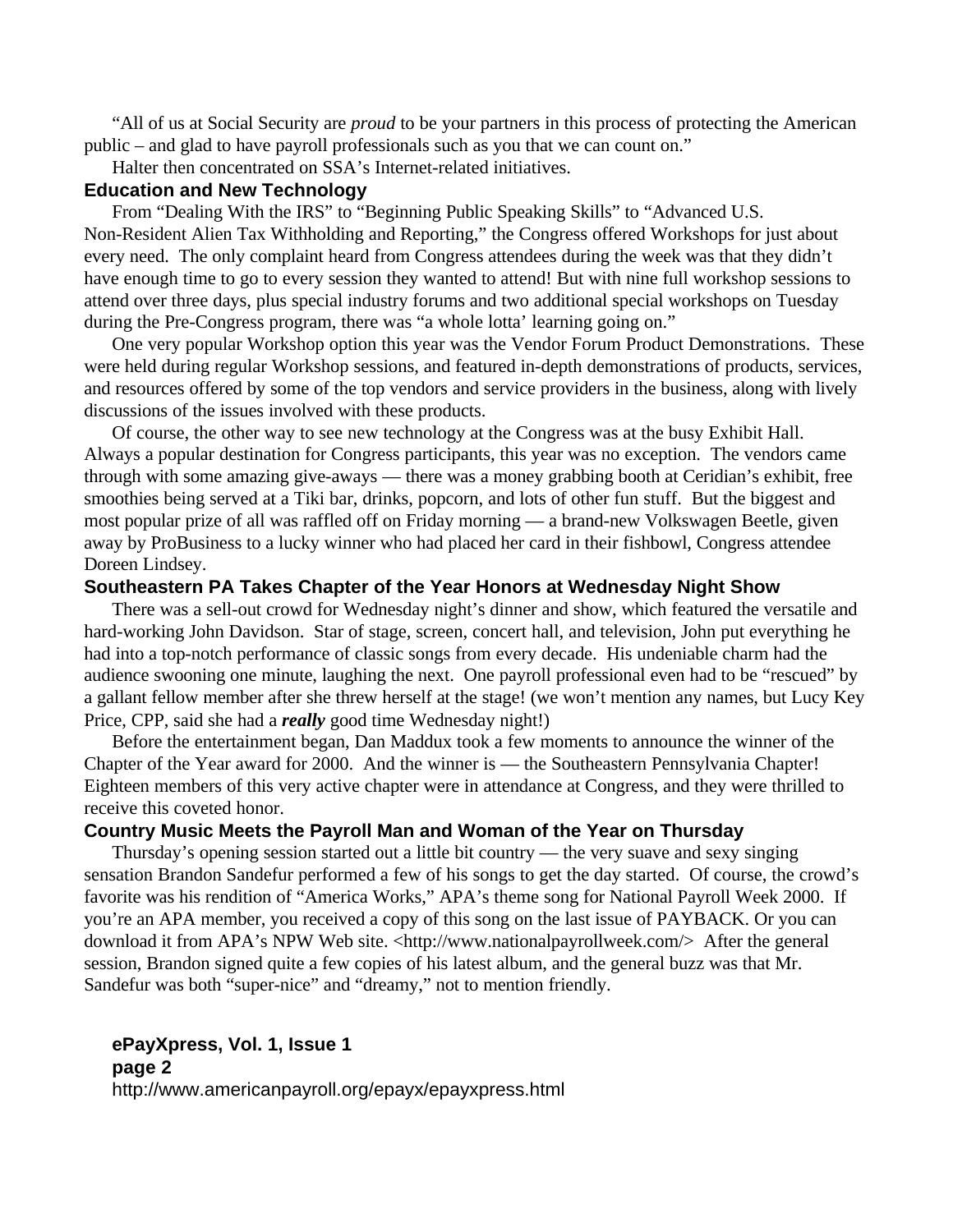APA President Corey Lehr, seeming very much at ease in his new position as APA's highest ranking elected official, took to the stage to introduce the Payroll Man of the Year for 2000 — Dennis Danilewicz, CPP, Director-Payroll Shared Services for Bristol-Myers Squibb. Dennis was obviously touched and surprised by the award, and he promised to live up to the honor.

Dan Maddux introduced the Payroll Woman of the Year for 2000 — Jenny Provenzano, CPP, Project Manager for Kronos. Jenny graciously accepted the top honor, and told the crowd that she had been involved in payroll since she was just 19 years old.

"The APA really helped me grow up, and really helped me further my career," she explained. "I can't tell you what an honor this is, and how thrilled I am."

Thursday's Government Address was given by longtime APA friend Robert E. Barr, Assistant Commissioner for Electronic Tax Administration for the Internal Revenue Service, who talked about how the IRS and payroll are "on the eve of paperless payroll."

#### **The Fabulous 50s Live Again!**

Later that evening, the Payroll Man and Woman of the Year served in their first official capacity — as Homecoming King and Queen at the Fabulously Fun Fifties Homecoming party. There was a sock hop with a live band, dinner and drinks (and someone spiked the lemonade!), miniature golf, pinball machines, a beauty parlor, a smoking lounge, and much, much more.

It was almost too much fun — some of the rowdy "students" had to be reprimanded by the principal, or one of the tough-as-nails "nuns" that were patrolling the Homecoming dance at Payroll High. But, although the festivities continued at full tilt until well after midnight, no one got into serious trouble with the school administration. So no one was expelled from Congress and everyone got home safely.

#### **Payroll Time Capsule Launched on Friday**

Friday morning started out slowly — many people were still recovering from the rip-roaring party on Thursday night! But it seemed like most of the Congress was on hand by the time the Payroll Millennium Time Capsule sealing ceremony began at 11 a.m. in the Exhibit Hall. Filled with payroll memorabilia from before the turn of the last century through just last month, the capsule was sealed in front of the crowd and will be locked up in APA's new headquarters in San Antonio for 25 years. Then, at the 2025 Congress (that'll be the 43rd Annual Congress!), the capsule will be unsealed at another ceremony. Dan Maddux again presided over the ceremony, and asked a few payroll professionals what they'll be doing in 25 years. One said she'd be retired, but she promised to come to that Congress for the opening of the Time Capsule. Another said he'll probably still be in payroll, and he said he'd be there, too.

#### **See You Next Year!**

Saturday's Closing General Session featured speakers from around the world — Gordon Cresswell, head of the Institute of Payroll and Pensions Management (England's version of the APA), spoke to the crowd, as did Jean Holton, Chairman of the Canadian Payroll Association. Representing the APA and America were Frederick Crowley of MIT and Karen Salemi, FLMI, CPP, of Ernst & Young — the 1999 Payroll Man and Woman of the Year.

As the Congress wound down, there were door prizes given away and a photo retrospective of the week's festivities. Everyone agreed that the 18th Congress had been a huge success for all involved, and promised to mark their calendars for next year's event. It's going to be held in Anaheim, California

## **ePayXpress, Vol. 1, Issue 1 page 3**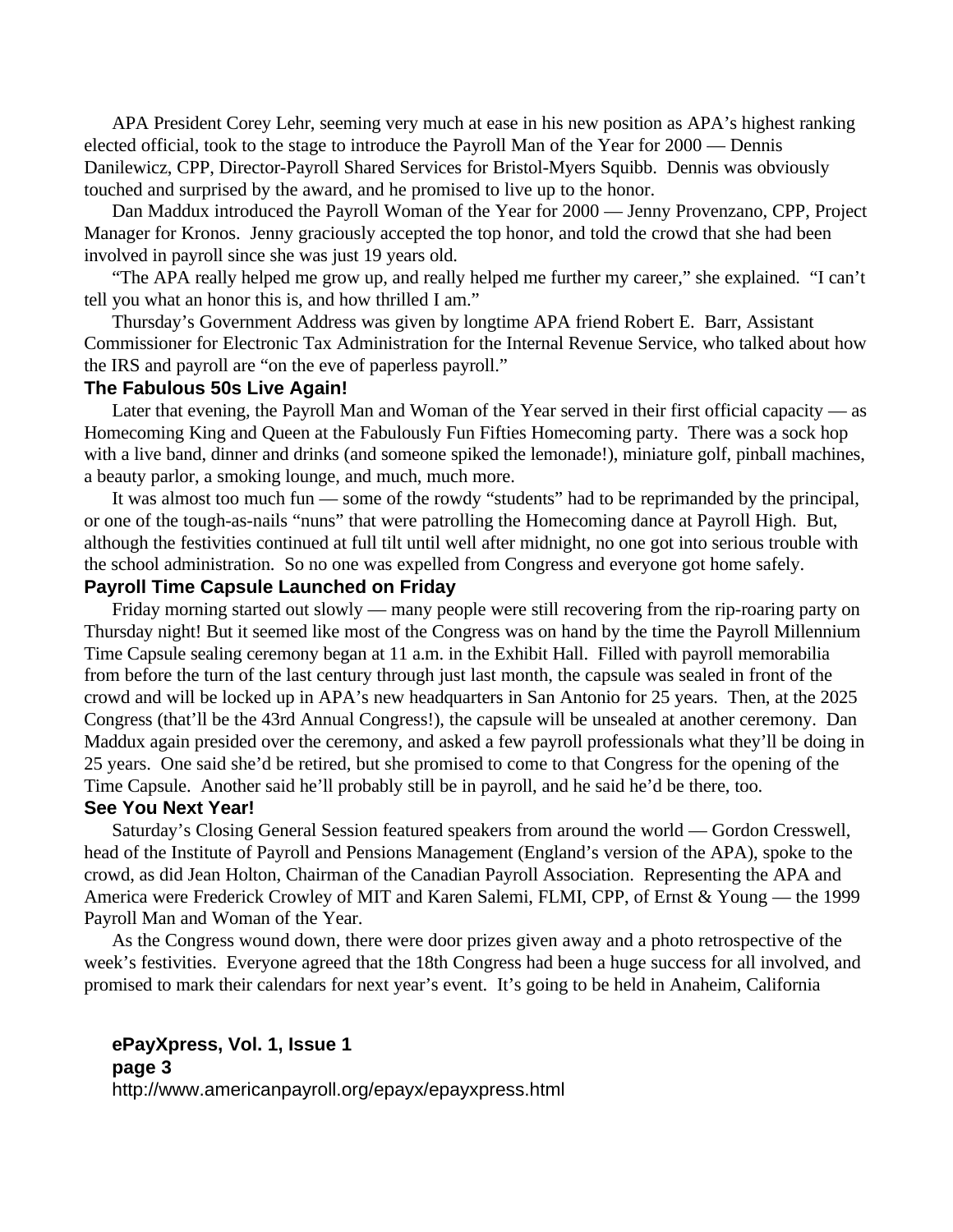(home of Disneyland), from March 25-29, 2001. We'll plan on seeing you there!

# Record-Breaking Turnout for Pre-Congress Program

The all-day, Pre-Congress Program for 2000 was titled "Coming a Long Way, Ladies, Was Only the Beginning." But that title may have been a bit of a misnomer — as APA Executive Director Dan Maddux pointed out in his opening address to the record-breaking crowd of more than 1,000 participants, there were plenty of men in the audience.

"They probably have women working for them," said Dan, referring to the men in the audience. "But better yet, they probably work for a woman."

Patricia Fripp, speaker extraordinaire, acted as emcee of the Pre-Congress general session, which began early Tuesday at 8:30 a.m. She told the crowd to remember three ideas to improve their lives and careers: education, persistence, and "ask for it!"

Gary Butler, President and Chief Operating Officer of Pre-Congress sponsor ADP, addressed the crowd next. He spoke about what he called the "two most significant developments" in payroll and human resources, and noted that they were both made possible by the Internet: Employee Self-Service (ESS) and corporate portals (Internet or Intranet points of contact with employees and the public, which are usually Web pages).

Butler noted that these two developments have allowed companies to reduce costs and eliminate some positions. But he also said that as transaction costs go down, the value of special expertise goes up, making innovative people more important and valuable than ever.

On ESS, Butler said that he was "a little surprised that more companies have not taken advantage" of ESS options, since they typically provide a 100% return on investment within 12-18 months. And while many companies use ESS to allow employees to change benefit options, less than 10% of companies in his survey used the Internet and ESS to deliver paystubs for direct-deposited wage payments. But he said that the numbers for ESS use are projected to "explode" — 50%-60% of U.S. companies are expected to implement ESS systems in the near future.

Butler said one of the reasons ESS has become popular is the almost universal use of "corporate portals" — the corporate Web site. Surprisingly, Butler did not have nice things to say about the current state of most corporate portals. He said current sites tend to be difficult to navigate and are not updated often enough. Instead, they need to be "rich and vibrant centers for work and dialogue between employers and employees." And he said payroll professionals have to be part of the solution — they must work with the Web site designers to ensure a robust, user-friendly, useful Web site.

Pre-Congress Keynote Speaker Jeanne Robertson spoke to the crowd right before lunch, and she was a *huge* success. It's impossible to recreate her humor and wisdom in print, but if you ever have a chance to see her, don't miss it! Jeanne had the Pre-Congress audience literally rolling in the aisles with her down-home wit.

After a delicious lunch served on the edge of Disney's "Caribbean Beach," the Pre-Congress Program got down to business — there were two full "Power Hour Workshop Sessions" held Tuesday afternoon before the closing general session at 4 p.m., which featured the ever-popular Patricia Fripp (after you've participated in one of her presentations, you can officially claim "I've been Fripped").

#### **ePayXpress, Vol. 1, Issue 1 page 4**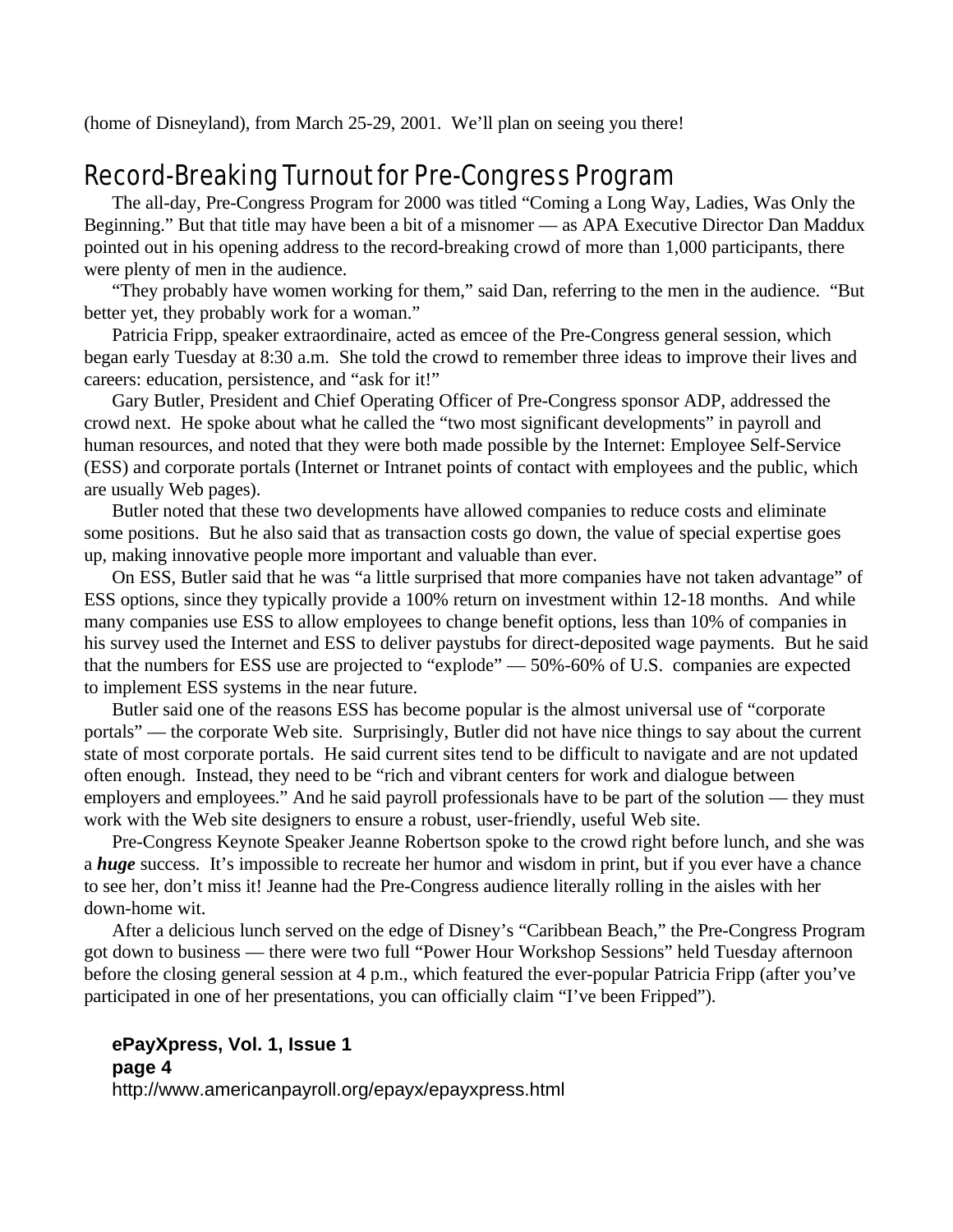After the official close of the Pre-Congress Program, it was off to one of the many Orlando attractions and dinner spots for some participants. But many others chose to dig right into the payroll smorgasbord by attending one of the two-hour Special Industry Forums, which concentrated on a specific area of payroll knowledge. Hundreds of Congress participants turned out for the Special Industry Forums, which featured sessions on: Educational Institutions Payrolls; Payrolls of 10,000-Plus; Payroll Systems Professionals; Government/Public Sector Payrolls; Health Care Payrolls; Hospitality Payrolls; Public Utilities Payrolls; and Payroll Service Bureaus.

## More About APA President Corey Lehr, CPP

Corey Lehr didn't plan to become a payroll professional back in 1977, but he's glad he did — and so are the members of APA. When the opportunity presented itself, he was working for a business machine distributor in the company's shipping and receiving department. But he soon found out that their one-person payroll department needed help.

So, with no prior payroll experience, Corey was handed the reigns of his employer's payroll department. "They asked me if I could do their payroll and I said, 'Of course!'"

After a year in that position, he decided to look for better advancement opportunities, and applied to the University of Cincinnati (UC) "for any openings I could find." He landed a position in the Student Accounts department processing loans; a year later, he moved into the payroll department, where he's been ever since. The ensuing 23 years brought steady promotions, and today he is UC's Director of Payroll and Employee Information Services.

Corey has reached new heights in his profession, combining his payroll career with his new role as APA President. He's well known among the membership for his enthusiasm and dedication to the payroll industry, and does whatever he can to further the success of payroll professionals everywhere.

Corey got a feel for APA way back in 1984 when he attended a few seminars, but it wasn't until 1986 that his involvement really took off. That's when he discovered the camaraderie that is unique to the APA community. From there, he added numerous activities to his resume, from assisting in the development of workshops to a volunteer position on the Certification Board and, finally, to the top job — President.

He finds tremendous satisfaction as a speaker at APA events because "at the end of the day there is closure, which doesn't always happen back at the office on a daily basis."

"There is a fixed goal — to share the curriculum of the seminar with the participants. And at the end of the day, when the class has ended, I know I've met my goal," he said. "That's why I find that work to be particularly satisfying."

All payroll professionals face their share of challenges, but many of Corey's are unique to university payrolls. These run the gamut from an accounting system with an unwieldy database to the complexities of paying an international staff, along with the cultural challenges his department faces in an academic world. All of those are in addition to the normal challenges found in any payroll department.

Having taken over as President at the 18th Annual Congress, Corey has a yearlong adventure ahead of him. He's excited about leading an organization that has become such a large part of his life. In fact,

#### **ePayXpress, Vol. 1, Issue 1 page 5**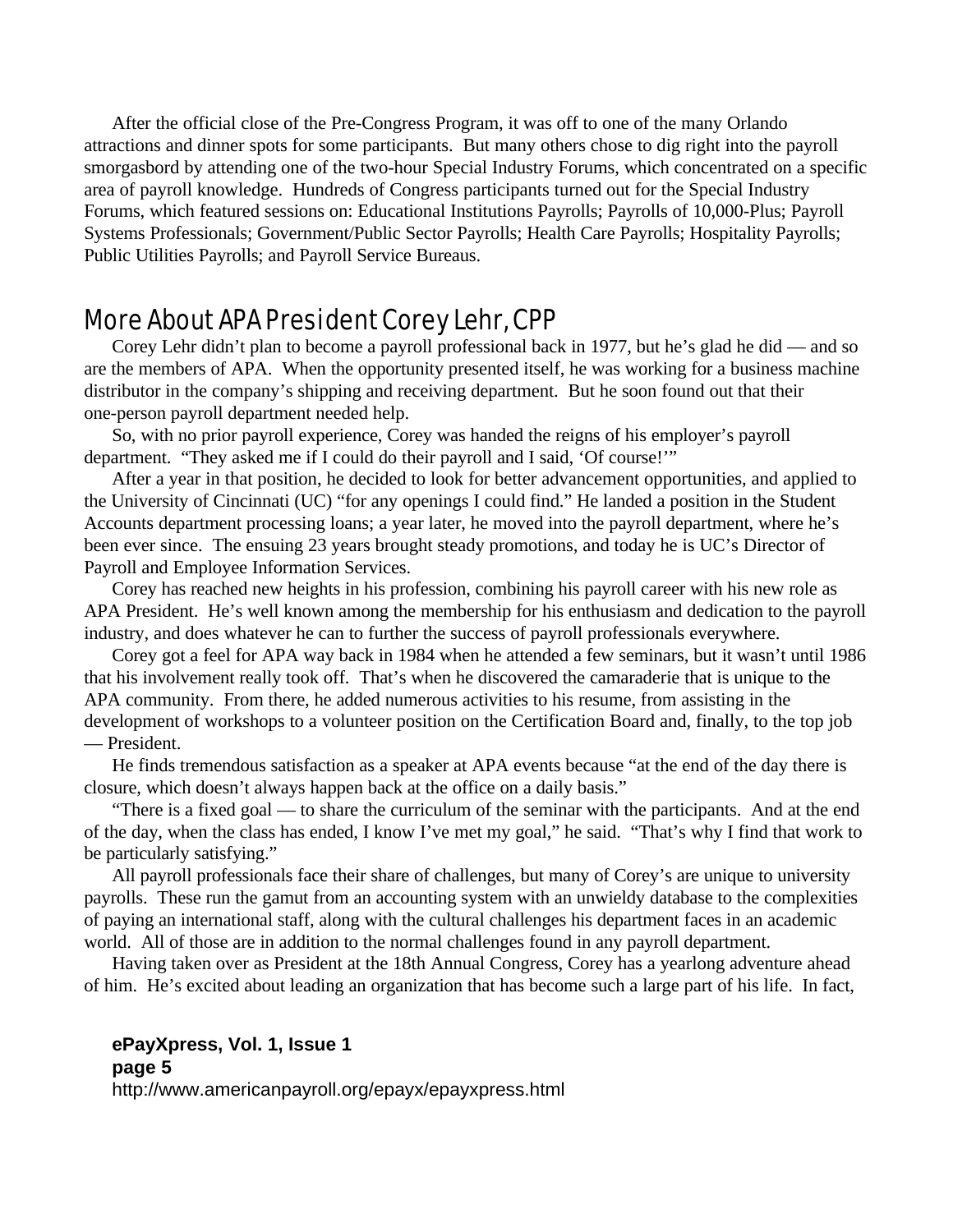his payroll career and APA involvement form a symbiotic relationship. "I'd like to think we benefit each other," he said.

# William Halter, Deputy Commissioner of the Social Security Administration

In his address to the payroll professionals at Congress, Halter said SSA has recently completed "the successful testing of sending W-2 data securely over the Internet" and said it had received "an overwhelming response from the employer community" with 92% of the participants "very comfortable" with the level of security and authentication. He also said over 90% of the participants "found it easier to use" than their current W-2 delivery method.

He announced a new suite of online services for employers and businesses called the Employer Services Online, which will feature: Online Enumeration Verification Service, to allow employers to verify employee names and social security numbers in minutes; and online filing of wage reports, which can reduce costs and extend due dates.

Halter also mentioned two valuable online resources: the *Social Security e-news,<*http://www.ssa.gov/enews/> a free e-mail newsletter, and SSA's new Retirement Planner, <http://www.ssa.gov/retire/calculators.htm> which allows anyone to interactively plot their expected retirement benefits. These electronic services and more can also be reached through SSA's main Web page. <www.ssa.gov>

The deputy commissioner said that more customers want to conduct government business electronically and by phone as they become accustomed to doing private sector business this way. He added that SSA handles more than 60 million calls through its 800 number, and said Internet customers at SSA have increased from 22,000 in 1994 to 10 million today.

Halter also quoted a recent survey rating of Federal agencies — only one in three surveyed held a favorable opinion of government in general, but "nearly four out of five thought favorably of SSA."

"I'd like to think these findings are indicative of what you in this large audience believe to be true," he said. "If not, let us know. We need to hear from you so that we can listen and respond. As I said at the beginning of this speech, we take very seriously the fact that we are partners. Without you, we literally cannot get America's Social Security benefits out there! If something's not working, we want to know."

## SEPAC Earns APA's Chapter of the Year Award

APA presented its 2000 Chapter of the Year award to the Southeastern Pennsylvania Chapter (SEPAC) at the 18th Annual Congress in Orlando, FL. Eighteen members attended the awards ceremony, watching as their chapter was honored before 2,000 payroll colleagues.

"I was truly ecstatic!" said Chapter President Connie Connor, CPP. "Being named Chapter of the Year made me realize what a great group I work with, and how awesome the members of SEPAC are for all their hard work in making this possible."

Check out SEPAC's Web page. <http://members.aol.com/sepaapa/>

#### **ePayXpress, Vol. 1, Issue 1 page 6**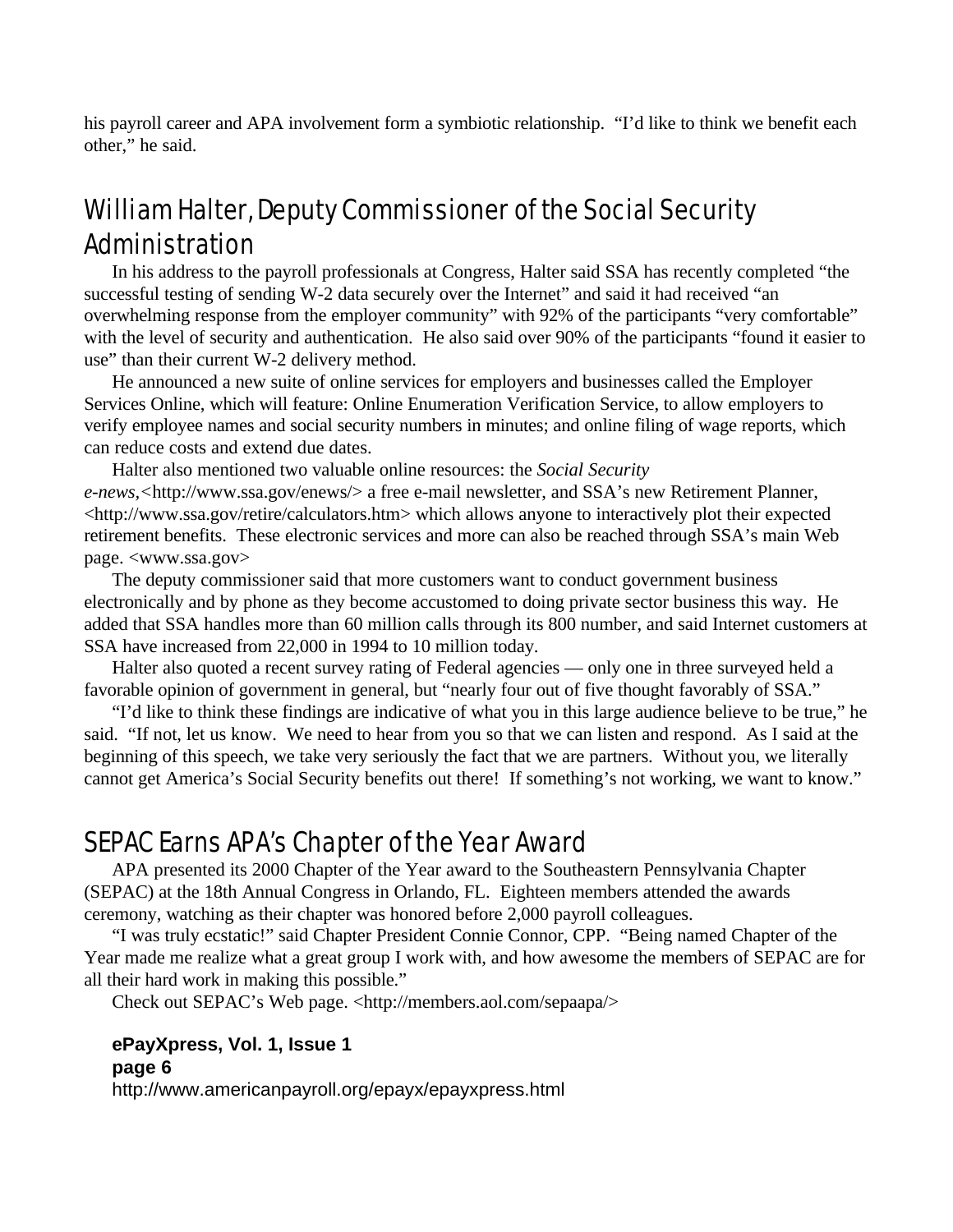A *very* active Chapter, the SEPAC staff and membership are involved in many community outreach activities in addition to their regular payroll programs. "We really stay busy," said Connie of the effort it took to propel them into the winner's circle.

Leading them to the pinnacle is a dedicated band of officers whose commitment and hard work make SEPAC a vibrant and active part of the APA. Here are the chapter officers who keep things going on a daily basis:

**President: Connie J. Connor, CPP,** is the Payroll and Accounts Receivable Coordinator for the National Board of Medical Examiners in Philadelphia, PA.

**Chapter Coordinator: Marilyn Jacobson, CPP**, is the Assistant Treasurer — Accounting Services for Harleysville Insurance Companies in Harleysville, PA.

**Secretary: Gladys Feher** is the Payroll Supervisor for Lutron Electronics in Coopersburg, PA.

**Treasurer: Kenneth Krum, CPP**, is the Payroll Supervisor for KidsPeace, the National Center for Kids Overcoming Crisis, in Orefield, PA.

**Government Liaison: John Ganse, CPP**, is an independent Payroll Consultant.

**Community Outreach:** The Chapter of the Year award is the culmination of much hard work by payroll professionals who volunteer their time and energy to give something back to their community. Among SEPAC's many success stories are:

! Adopt-a-Highway program — once every quarter members donate their time to clean a two-mile section of Route 23 in the Valley Forge/King of Prussia, PA area.

• Clothing Drive — an ongoing project that has benefited both the less fortunate and victims of natural disasters, such as Hurricane Floyd in 1999.

! Toys-for-Tots — members donate toys at the August and November chapter meetings for disbursement to the local Ronald McDonald House and to other needy children.

! AIDS walk — members seek sponsors to donate money on a per-mile or flat rate to benefit AIDS research. The walk is eight miles long — uphill! In 1999, the SEPAC team raised over \$1,500.

! Habitat for Humanity — twice each year (spring and fall), members spend a full day renovating homes for purchase by low-income families. "I never knew we were such talented carpenters!" Connie said.

• Food Drive — a project to help needy families and missionaries with food during the holiday season. Members donate nonperishable food items at the August and November chapter meetings. The food is divided among a group of charities in Southeastern Pennsylvania.

**A Winning Combination:** Connie feels the educational opportunities her chapter provides are a great way to "give something back to the members" because payroll employees rarely receive any outside training from their employers. A side benefit of these educational programs is the face-to-face contact that brings the membership together as a chapter — a togetherness that is evident in every activity and project.

With members working toward the common goals of payroll excellence and community service, it's no wonder SEPAC garnered first place. "I'm proud of all the things we do," said Connie.

Check out SEPAC's Web page. <http://members.aol.com/sepaapa/>

#### **ePayXpress, Vol. 1, Issue 1 page 7**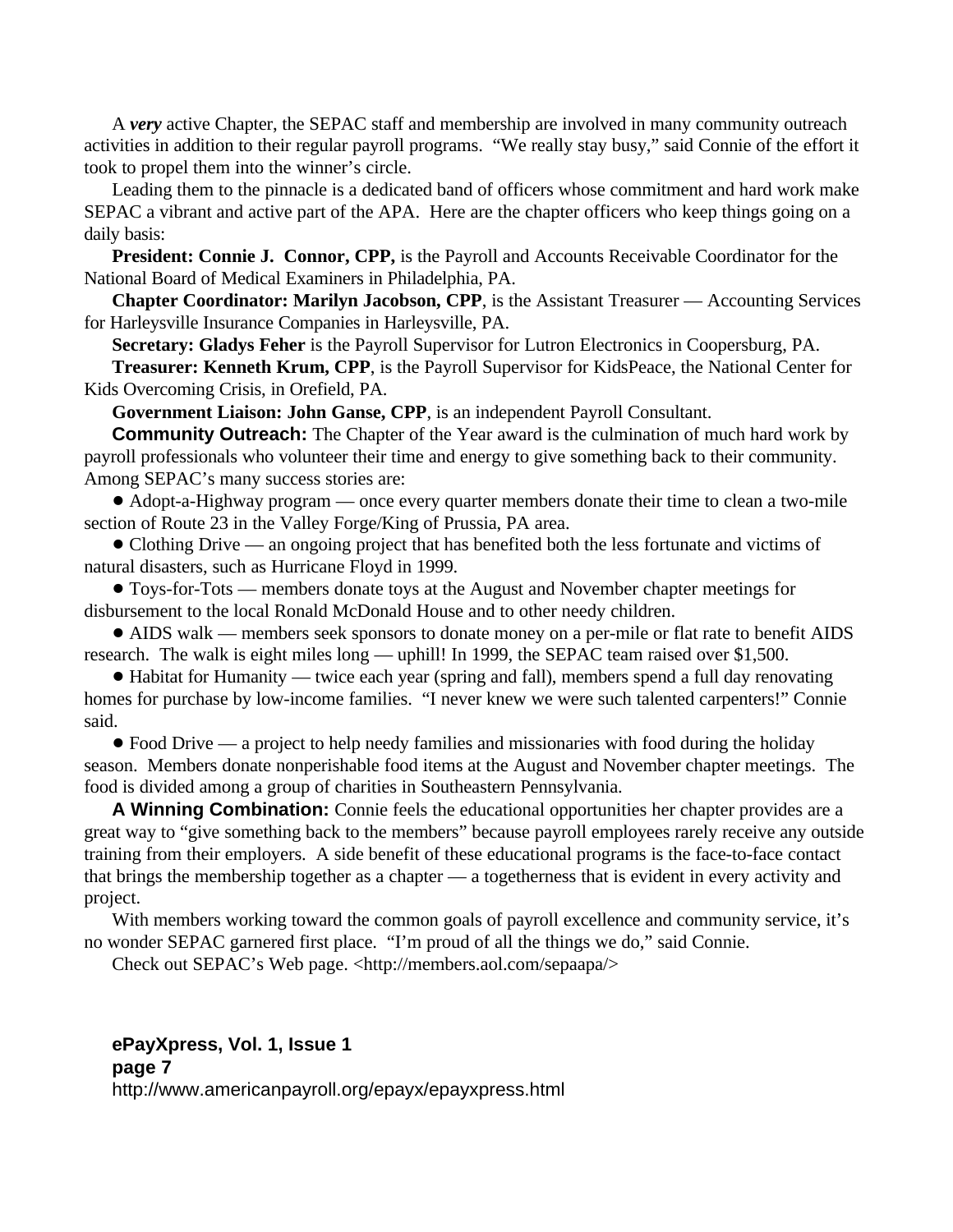# Payroll Man and Woman of the Year

**Jenny M. Provenzano, CPP, Payroll Woman of the Year:** Jenny Provenzano, Project Manager at Kronos Incorporated, said she was shocked and surprised at receiving the honor.

"Butterflies came over me," she said. "For the first time, I was nervous about speaking in front of an audience and that's unusual for me!"

Jenny's work on behalf of the APA and the payroll profession is well known, particularly her efforts to further the use of direct deposit. She is a true champion of the medium and will volunteer to speak on the subject whenever the opportunity arises. To that end, she has served on the Automated Clearing House Committee for six years, three of those as Chair. And at countless NACHA meetings she has spoken on behalf of her APA colleagues to ensure that payroll's interests are represented.

Since 1993 Jenny has served tirelessly on the Certification Review Panel, and has volunteered her time and expertise to the Hotline Referral Service for many years as well. In 1994-95 she was a member of the President's Board of Advisors and, in 1998, she served on the Chapter Recognition Committee. Jenny is an influential member of her local chapter and a very popular speaker at APA events, including this year's Congress.

Her distinguished background also includes two previous APA honors: a Meritorious Service Award in 1996 and a Special Recognition Award in 1999.

A resume brimming with accomplishments and accolades and a devotion to her profession explain why Jenny Provenzano is the 2000 Payroll Woman of the Year.

**Dennis Danilewicz, CPP, Payroll Man of the Year:** As the introductory speech for the Payroll Man of the Year award was read, Dennis Danilewicz listened intently, trying to figure out who the recipient might be.

"As the list of committees was being read off, I kept thinking of people I had served with on those committees that were probably the choice," he said. "Suddenly, when I heard Corey mention the Global Subcommittee, it hit me that I was the person they were talking about. Needless to say, it was a shock!" His shock quickly turned into elation. "I'm sure that the speakers that followed the presentation were very good, but I was on a cloud and didn't hear most of what they said," he joked.

Dennis' name should be familiar to all of you. He's always been a big supporter of the APA and its members, volunteering his time to serve on the Hotline Referral Service, the Automated Clearing House Committee, his local chapter, and in many other capacities. Other activities include his role as an instructor for the Payroll Professional Learning Series and the Chairmanship of the Large Employer Task Force Global Issues Subcommittee.

He's also an enthusiastic and prolific contributor to APA's membership publications, sharing his expertise in the areas of employee self-service and "metrics," an innovative method for measuring performance. In addition to writing, Dennis has been a featured speaker at APA events for many years, most recently at the Year 2000 Payroll Best Practices Conference. In 1997 he received a Meritorious Service Award, followed by a Special Recognition Award in 1999.

Professionally, Dennis is the Director of Payroll Shared Services at Bristol-Myers Squibb. His generosity, volunteer spirit, and dedication to the payroll profession earned him this year's top award.

#### **ePayXpress, Vol. 1, Issue 1 page 8**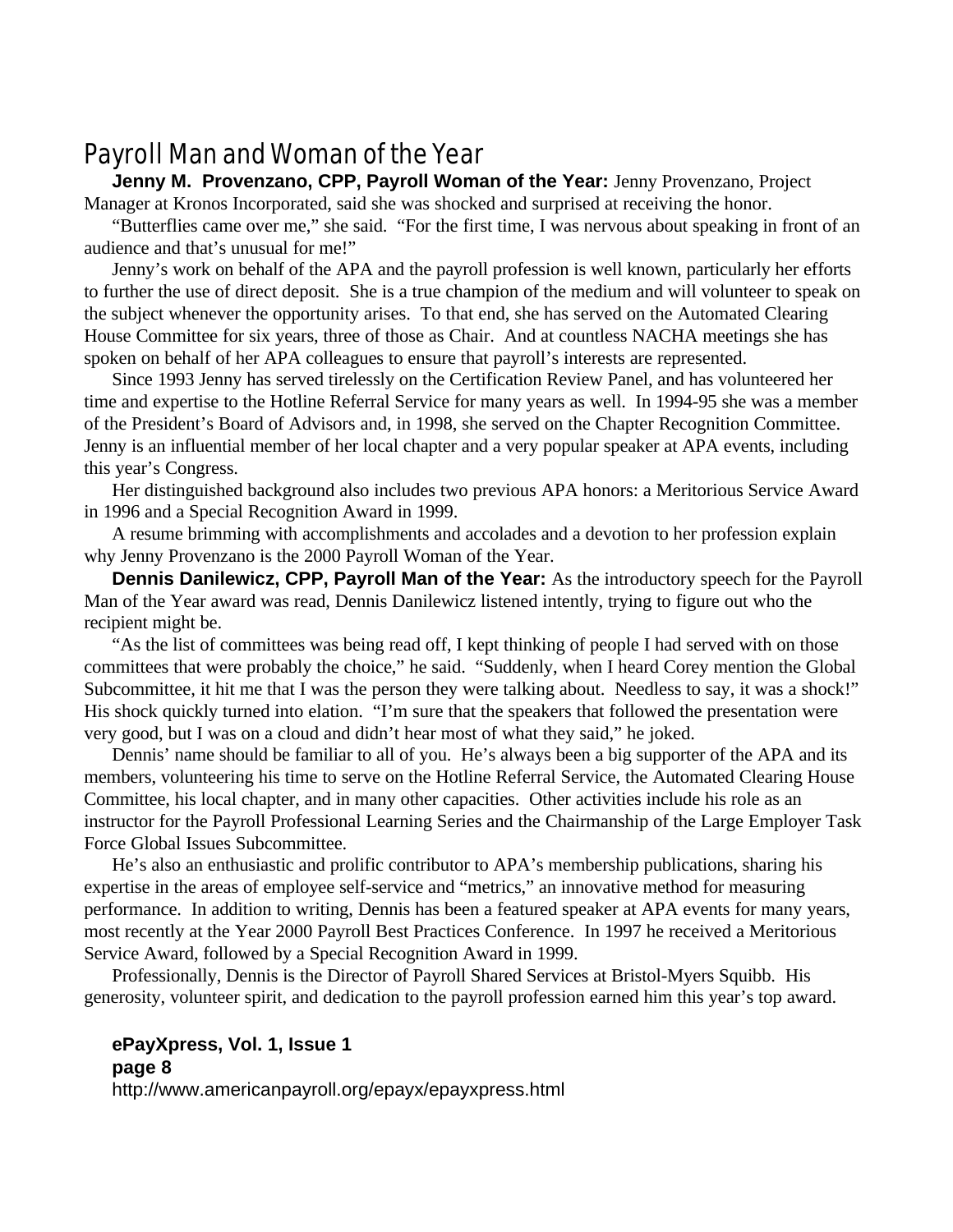# "On the Eve of Paperless Payroll"

Thursday's government speaker was Robert E. Barr, Assistant Commissioner for Electronic Tax Administration for the Internal Revenue Service. Bob talked about how far payroll and electronic initiatives have come — he has been involved with payroll and computers for 22 years, starting in the '70s when he was a computer programmer writing a payroll program.

He told the audience that payroll and the IRS are "on the eve of paperless payroll" and urged Congress participants to continue to work with IRS to achieve their goals of easy, fast access to the IRS via the Internet. Check out IRS initiatives and more at IRS's Web page.  $\langle$ http://www.irs.gov/ $>$ 

Specifically, Barr said the Electronic Federal Tax Payment System (EFTPS) has been a big winner for the IRS, noting that 2.8 million taxpayers use the system already.

Also, he said IRS is working with vendors to try to expand its Simplified Tax and Wage Reporting System (STAWRS) pilot, so that software can help facilitate the single point filing effort. This single-point filing would include state and federal 941 reporting and state unemployment insurance filings. IRS's deadline to have STAWRS single-point filing and STAWRS one-stop customer service features up and running is 2004.

Bob said the IRS is close to unveiling its first electronic signature pilot program, which should eventually be implemented for forms SS-4 and W-4. Eventually, this e-signature should spread to most of the other forms, Bob said.

Bob outlined IRS's far-reaching and ambitious long-term goals and strategies, which are based on the IRS restructuring legislation.

#### **Goals for IRS, Based on Restructuring Legislation:**

- ! Paperless filing should be the preferred and most convenient.
- ! Achieve 60% electronic filing by 2002; 80% by 2007
- Paper processing times should remain at 40 days.
- ! Encourage private sector competition.
- ! Establish a strategic plan within 180 days of enactment.
- ! Establish an Electronic Commerce Advisory Group.
- ! Promote ETA programs through mass communications and other means.
- ! Payment of incentives as appropriate.
- ! Beginning in 2000, information returns may be filed 30 days later if filed electronically.
- ! Study delaying information returns to taxpayers by two weeks.
- ! Electronic signatures are criminally and civilly equivalent to paper signatures.
- Can waive signature requirement (albeit without presumption).
- ! Five years of most recent forms, schedules, and information available on Internet.
- ! Authorization on electronic returns for tax preparer communication.
- ! Return-free tax system for appropriate individuals by 2008.
- Electronic account inquiry by 2006.

**IRS Strategies to Achieve Those Goals:**

#### **ePayXpress, Vol. 1, Issue 1 page 9**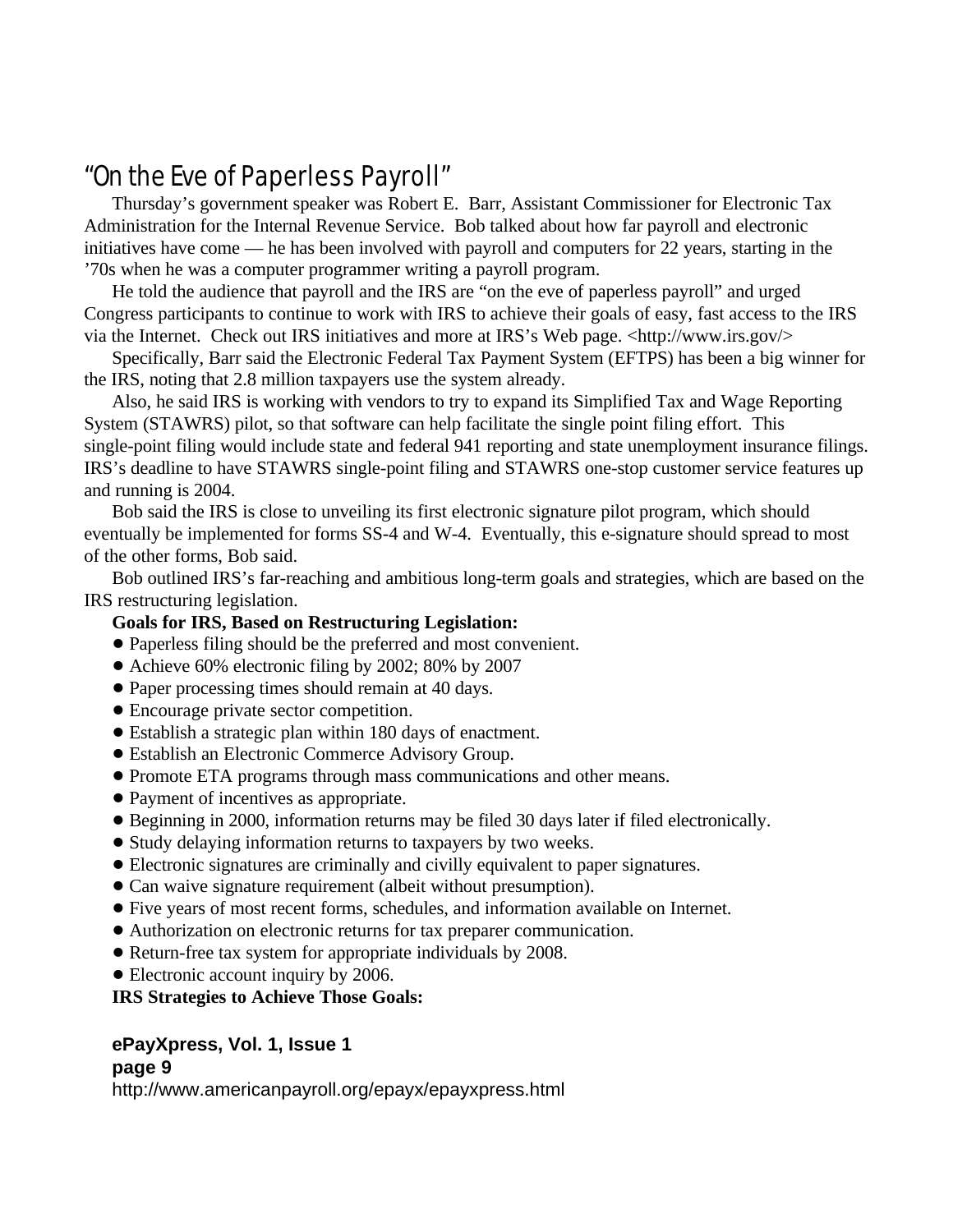! Make electronic filing, payment, and communication so simple, inexpensive, and trusted that taxpayers will prefer these to calling and mailing.

! Substantially increase taxpayer access to electronic filing, payment, and communication products and services.

- ! Aggressively protect transaction integrity and accuracy.
- Substantially reduce electronic filing per return processing costs.
- ! Deliver the highest quality products and services when promised.
- ! Seek the best people, ideas, and partners to ensure our success.

! Create an environment where our employees and partners are skilled, informed, and empowered to succeed.

Check out IRS initiatives and more at IRS's Web page. <http://www.irs.gov/>

**ePayXpress, Vol. 1, Issue 1 page 10** http://www.americanpayroll.org/epayx/epayxpress.html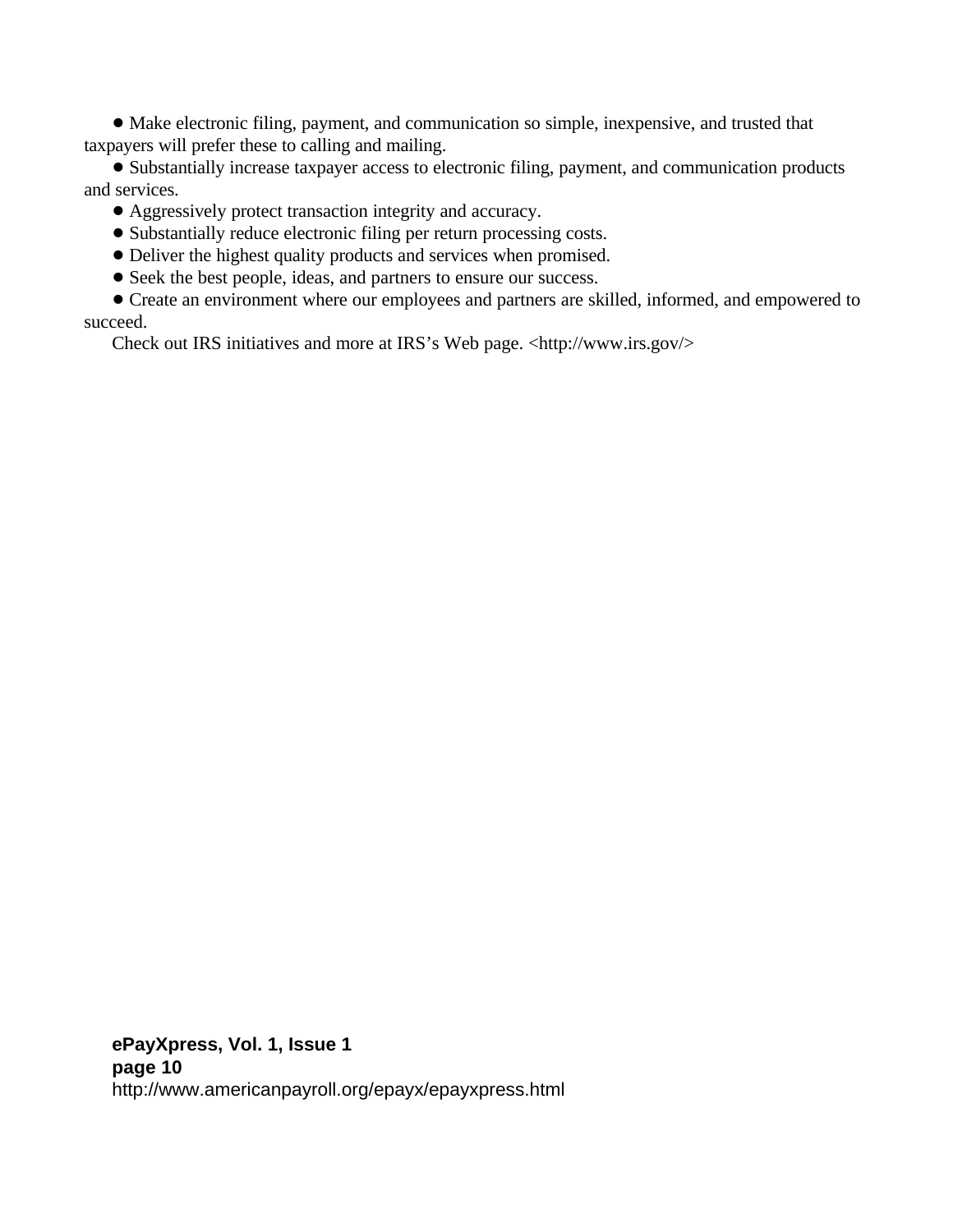# Payroll Heroes Lead the Way to Financial Security

Looking for a way to celebrate NPW, get recognition for your payroll department, **and** provide a valuable service to your friends or coworkers? How about helping your coworkers fulfill their dreams — would that get their attention?

You can do it by organizing a presentation on personal financial management. As a payroll professional, you can play an important role by pointing your coworkers in a direction that will enable them to meet their financial goals, save for retirement, or get out of debt.

APA can help arrange for a speaker to come to your office to give a presentation at a date and time that is convenient for you. National Payroll Week — September 18-22, 2000 — is *the* perfect time. We can assist you in organizing and publicizing the educational event. All you have to do is provide a room and an audience.

We can provide speakers who can speak on stocks, bonds, and mutual funds. Or we can arrange speakers to talk about credit management, planning a personal budget, or the ins-and-outs of personal financial management. And we can arrange presentations *at no cost* in many communities.

These presentations will not be geared toward the selling of a product or service. Presenters will come from one of the many organizations associated with the **Facts on Savings and Investing** campaign. Among those involved are: the Securities Industry Association, the American Financial Services Association Education Foundation, the Certified Financial Planner Board of Standards, the National Foundation for Consumer Credit, the Investment Company Institute, and the Bond Market Association. Federal agencies including the Securities and Exchange Commission, the Pension Benefit Guaranty Corporation, the Labor Department, and the Treasury Department are also involved in the campaign.

Here are some of the presentations APA can help arrange:

#### **From the Social Security Administration:**

- What can I really expect from Social Security?
- ! What is all this talk about Social Security going broke?
- ! What kinds of benefits does Social Security offer?
- ! How can I find out how much in benefits I can expect to receive?

#### **From the APA:**

- Understanding your paycheck
- What are the various taxes that are withheld?
- Where does the money go?
- How do I adjust my withholding?

! What are some ways that I can maximize my pay (direct deposit, W-4 adjustments, various tax credits available, e.g., EITC, etc.)?

#### **From the Securities Industry Association:**

#### **ePayXpress, Vol. 1, Issue 1**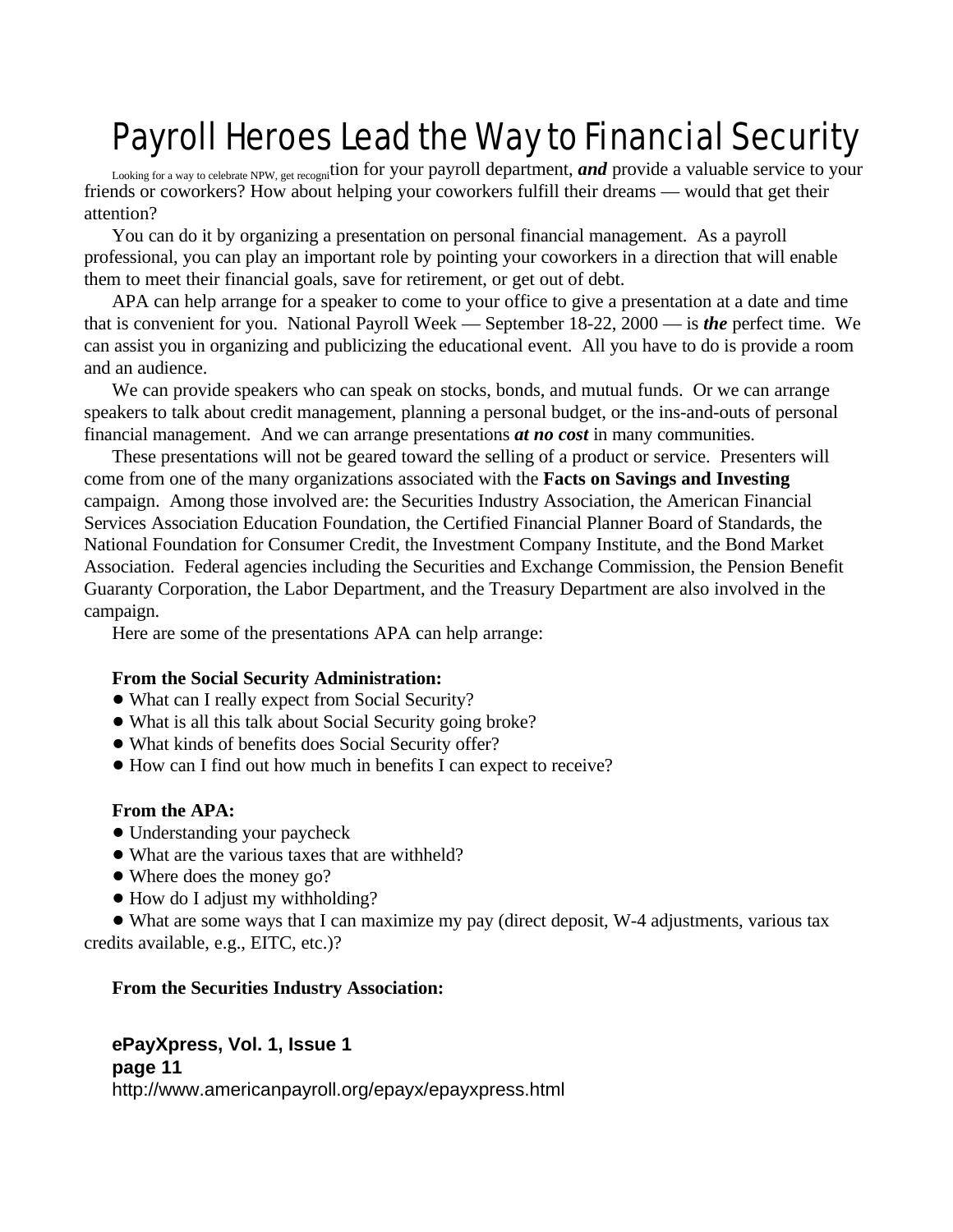- ! How do I pick a securities broker, such as Merrill Lynch, Charles Schwab, etc.?
- ! How much does working with a broker cost?
- ! How do I maximize my earnings while minimizing risk?
- What is a safe amount to invest?
- What is a reasonable amount of risk to take?
- $\bullet$  How much money do I need to retire?

**From the Investment Company Institute — This is particularly good if mutual funds are included** in your company's 401(k) plan.

- I hear so much about mutual funds What is a mutual fund?
- ! How is a mutual fund different from a stock fund?
- What is a reasonable expectation of gain?

**From the National Consumer Credit Federation** — NOTE: there is usually a fee of between \$100-\$150 for these seminars.

! Workshops cover the basics of money management and use of credit. Education professionals provide employees with materials to take home, including budgeting worksheets. These seminars can be held during work, at lunch time, and before or after work.

! Additional topics may include: couples and money, how to buy a car, raising money-smart children, surviving the holidays, or purchasing a home.

For more information or to get the ball rolling, contact APA government relations manager Rita Zeidner at 202-682-4785 or send an e-mail to ritaapa@aol.com.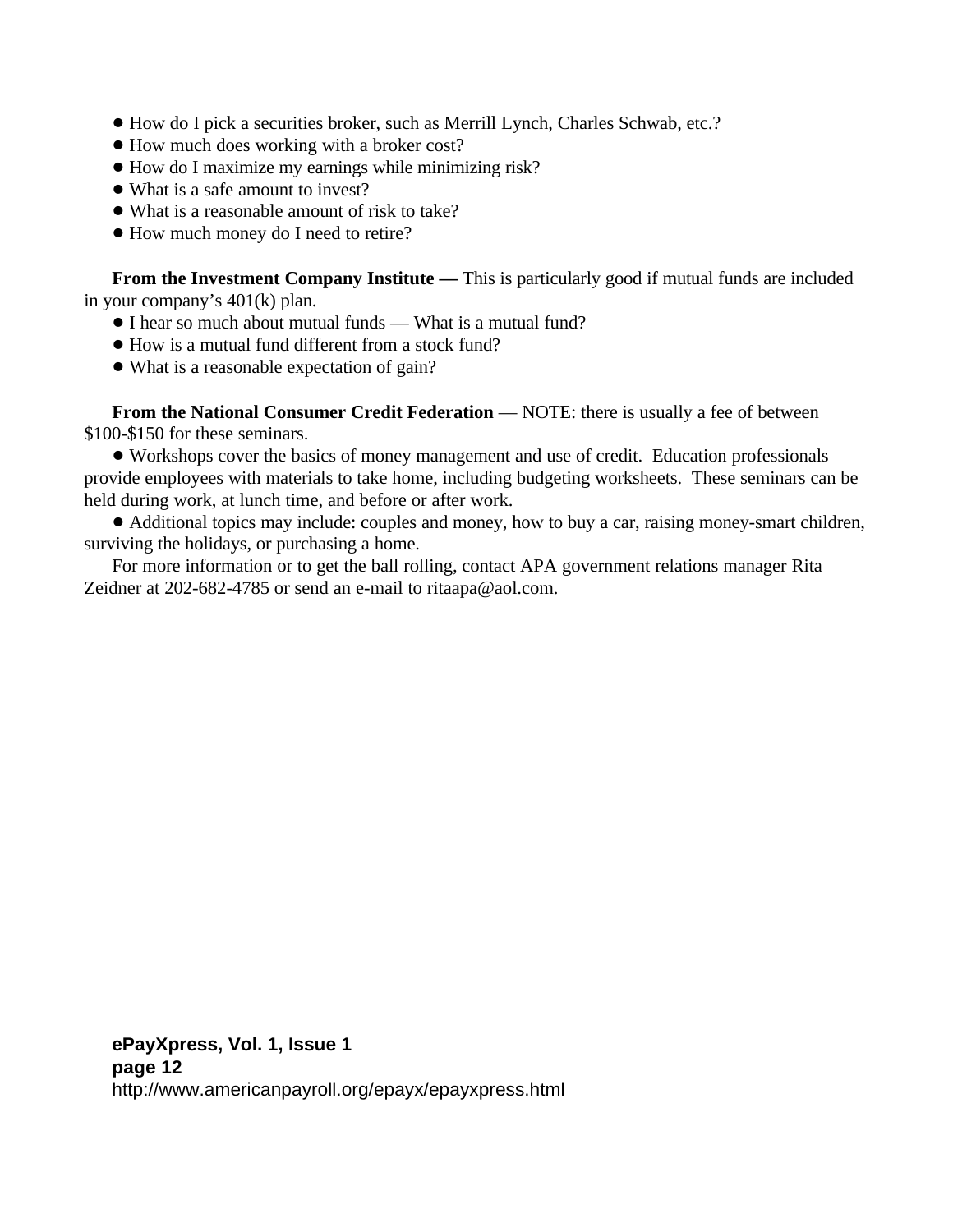# Payroll Pros Savor Special Double Session on Garnishments

Payroll professionals were eager to learn more about the various types of garnishments that they are expected to comply with at a special double session of the APA's 18th Annual Congress – "Garnishments With a Capital G." Lea Oliveira, president of an outsourcing company for employee child support and creditor garnishments, did not disappoint them as she shared her knowledge and expertise on the rules concerning government tax levies, creditor garnishments, and student loan garnishments.

#### **State tax levies**

States may issue tax levies in order to collect delinquent taxes owed to the state. Generally, a state tax levy will have priority over a creditor garnishment order; however, some states follow the "first in, first honored" method. Employers with questions as to whether or not they should start withholding one order and stop another should call either their state revenue department or the creditor to find out, recommended Oliveira. While the creditor will *always* want payment, it may be able to cite a law that says why it should be paid, which may be helpful to the employer. Each state has its own rules regarding levies and the Consumer Credit Protection Act (CCPA) limits do not necessarily apply.

**EXAMPLE:** California has chosen to follow the federal CCPA limits to limit how much employers can withhold (the lesser of 25% of weekly disposable earnings or the amount of weekly disposable earnings that exceeds 30 times the federal minimum hourly wage of \$5.15 an hour). An employee who works at the San Diego Zoo has a state tax levy in place. His weekly gross pay is \$1,022.21. To figure disposable earnings (defined as gross pay minus the taxes required by law), the employer should subtract the following from the employee's gross pay: \$235.11 (federal income and employment taxes), \$30.67 (state taxes), and \$7.16 (mandatory state disability insurance), leaving \$749.27. Thus, \$187.32 can be withheld from the employee's disposable earnings for the state tax levy (25% of \$749.27 is \$187.32). **Student loan garnishments**

#### Oliveira stated that employers must begin withholding on a student loan order once it is received unless and until a release from the student loan company is received. Generally, the maximum amount that can be garnished from any pay period for the student loan is 10% of the employee's disposable pay. Employers may wish to refer employees to this student loan Web site <www.1800iwillpay.com> – this site is a joint effort by the Department of the Treasury, Financial Management Service and the Department of Education, Debt Collection Service, and offers information to students who are in or near

default on their student loans. A toll free number is also provided (1-800-494-5572).

#### **Creditor garnishment orders**

Consumer creditor garnishment orders are probably the biggest headache for multi-state employers, admitted Oliveira, because each state has its own limits and procedures for allowing and collecting on them. In addition, employers that fail to properly handle a garnishment are liable in most cases for the full amount of the order or the amount that should have been withheld. "In today's creditor friendly environment, it is becoming more and more common for creditors to serve multi-state employers or large employers in a site that is so far out of reach that [the payroll department] might not know about the garnishment," warned Oliveira. The creditor knows that it is easier to get the money from the employer, so employers should have procedures in place for all incoming orders so none "fall through the cracks."

When asked if a creditor in one state has the authority and right to serve an employer in another state

#### **ePayXpress, Vol. 1, Issue 1 page 13**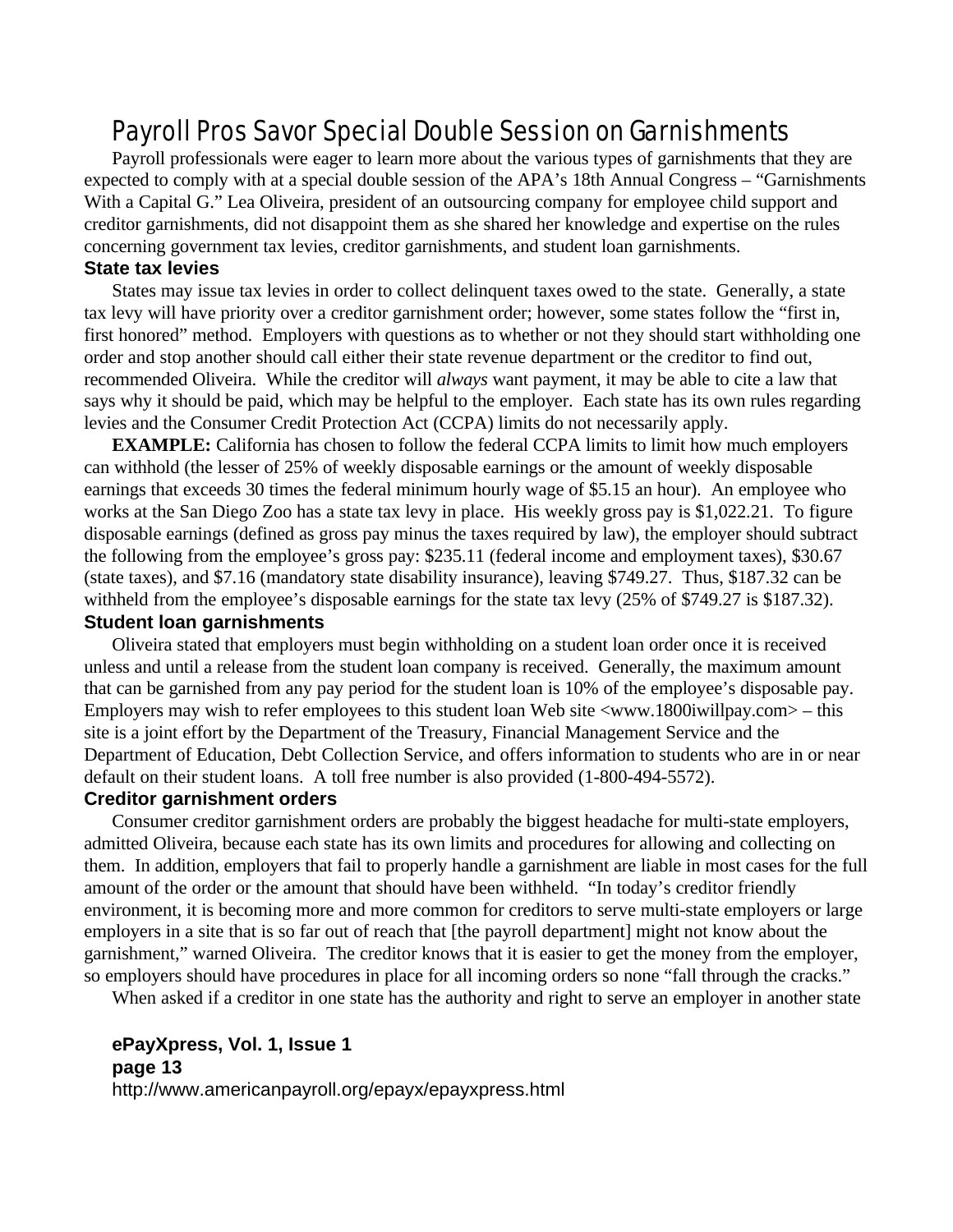for a consumer garnishment if the employee doesn't work in the state where the creditor is located, Oliveira said that sometimes a "legal tangle" will come into play. Typically, a creditor will need to go through foreign judgment registration with the state where they are sending the order to validate the judgment in that state (think back to the days of child support before UIFSA was enacted). Again, state law would govern whether the out-of-state creditor garnishment order must be carried out.

#### **APA Garnishment Class**

On July 13, the APA will be offering the audio seminar class, "Garnishment Issues for the Payroll Professional." James Medlock, CPP, Senior Director of Training and Education for the APA, will be discussing the latest rules governing child support withholding, creditor garnishments, and federal tax levies. The class will also include a valuable question-and-answer session for participants. For more information, check out Garnishment Issues for the Payroll Professional <http://www.americanpayroll.org/au00dates.html>.

Excerpted from an article originally published in the June 2, 2000 issue of *PayState Update*. For more information about PayState Update or to order this publication, check out *PayState Update* <http://www.americanpayroll.org/pubs2.html> or call APA Membership Services at 210-224-6406.

**ePayXpress, Vol. 1, Issue 1 page 14** http://www.americanpayroll.org/epayx/epayxpress.html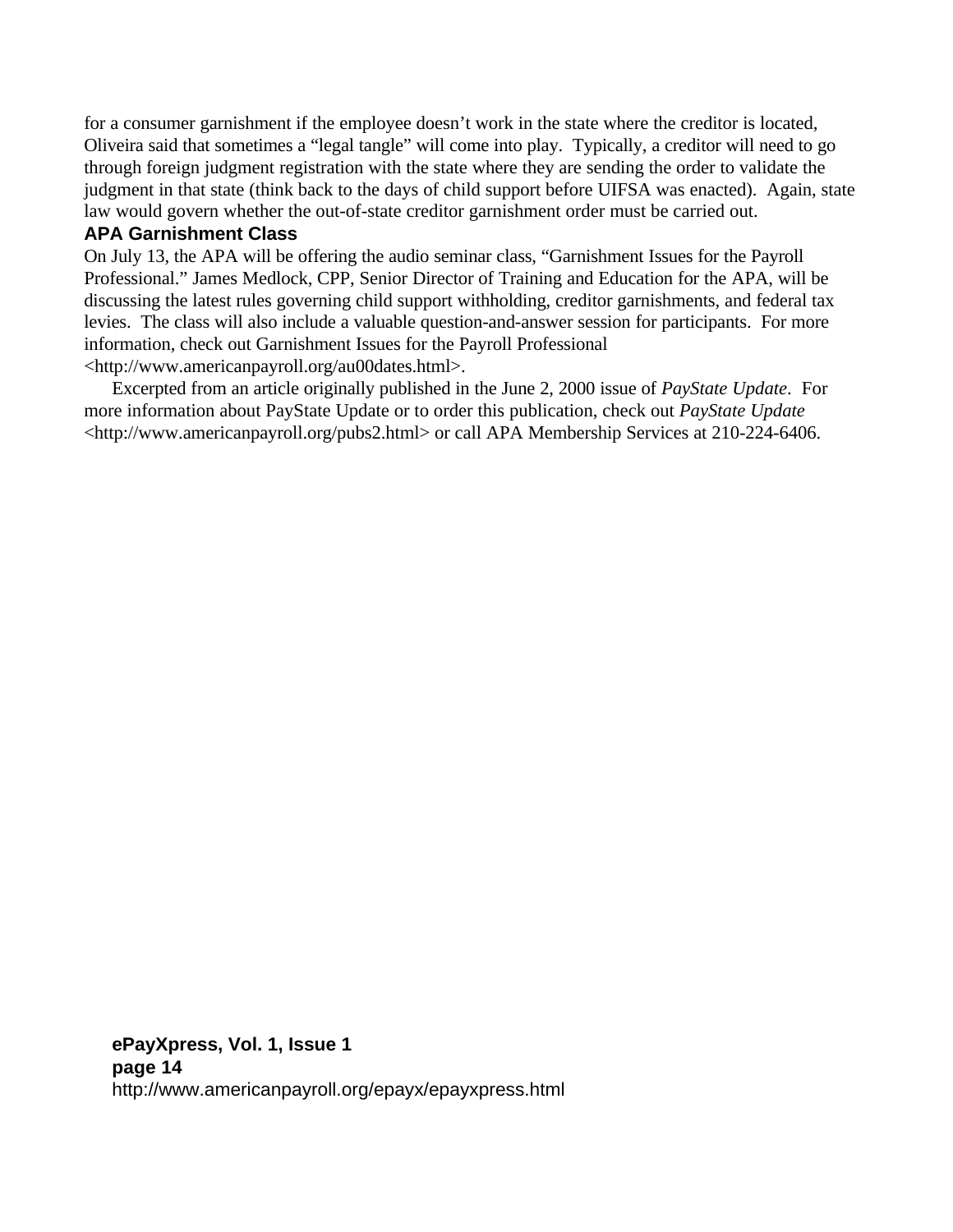## Vendor News

Check out the list of ALL the Congress Exhibitors, descriptions of their services, and links to their sites at the Congress Exhibit Hall Listing <http://www.americanpayroll.org/congress/18-exhibithall.html. **138 Exhibitors Make Hall a Big Success at 18th Annual Congress**

It was standing-room-only at the Opening Cocktail Reception of the huge Exhibit Hall at APA's 18th Annual Congress in Orlando. The Wednesday night opening was a major success — every booth was busy with payroll professionals striving to figure out which system or service was right for their operation.

Of course, there was plenty of fun in the Exhibit Hall, too. In the mornings there were coffee receptions with muffins, and at night there were cocktail receptions with hot pretzels and cookies.

There were great give-aways and door prizes — there was a money grabbing booth at Ceridian's exhibit, free smoothies being served at a Tiki bar, free drink coupons, free sunglasses, and lots of other fun stuff.

The biggest and most popular prize of all was raffled off on Friday morning — a brand-new Volkswagen Beetle, given away by ProBusiness to a lucky Congress attendee who had placed her card in their fishbowl. It was raffled off right after the Payroll Millennium Time Capsule sealing ceremony. **The New Technologies: Payroll Surfs the Web**

The hot topic of the Exhibit Hall, of course, was e-payroll and Web-based technologies. It seemed like every company had a new product designed to take advantage of the seemingly endless potential of the Internet. Here's a sampling of what was available.

Please note: this listing is in no way comprehensive — there was so much to see, we might have missed some great new products. And there's no way we can present everything in this space this month, so we'll continue with more Congress Exhibit Hall coverage in the next issue of ePayXpress (look for it on July 19 in your e-mailbox).

**ADP's eTIMEsheet and TimeSheet**—Announced at the Congress, these two new products are designed to automate time sheets for payroll processing, slashing payroll prep time "by up to 80%." eTIMEsheet is a client/server application designed for small- to mid-sized companies. It offers employees three ways to enter their hours, and allows supervisors to send the approved time sheets to eTIME, ADP's automated time and attendance software, which totals hours and applies all pay rules. The data can then be "seamlessly transferred to payroll." ADP TimeSheet is aimed at large companies with dispersed employees, and is a scalable solution for Web and client/server environments. It allows employees to dial into a secure intranet/Internet site and enter worked and nonworked time against an unlimited number of labor accounts. Supervisors approve employees' time through the Web or LAN, and the data can then be "seamlessly transmitted to payroll, general ledger, and accounts payable systems." ADP said TimeSheet has "powerful business rules that help maintain accuracy of the data as well as automated e-mail notification of user-defined irregularities." Contact ADP at www.adp.com or 1-800-543-7994.

**Best Software's CustomHRMS** — is a "hosted HRMS application service delivering a fully integrated HR/Payroll solution based on Web-native technology." Best says the system allows employees

**ePayXpress, Vol. 1, Issue 1 page 15** http://www.americanpayroll.org/epayx/epayxpress.html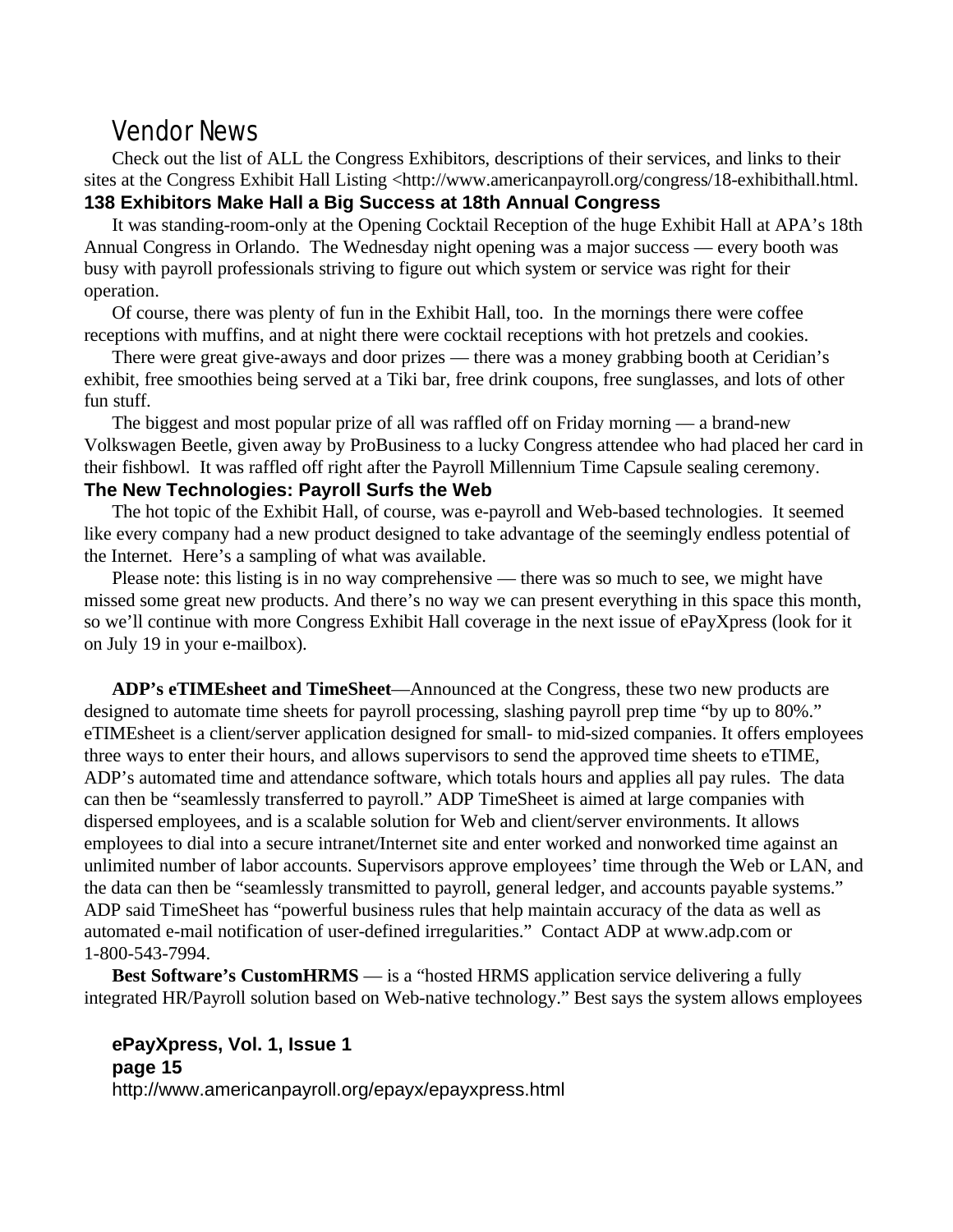to access their HR information over the Internet "anytime, anywhere, from any PC — all without utilizing your own in-house IT resources." The system is based on the Best! Imperative HRMS, but delivered via an application hosting model, so companies don't need to devote their own IT resources to the system, "resulting in a lower cost of ownership," according to Best. The system is available "24x7x365" to "any approved user with a Web browser" and offers both uptime guarantees and "a high level of both physical and operational security." Contact Best! at www.bestsoftware.com or 1-800-368-2499.

**ProBusiness's CSP (Client Services Portal)** — Announced at the Congress, ProBusiness has launched the beta test of its Client Services Portal (CSP), which it calls "the first Web-based, personalized service portal for payroll and tax managers nationwide." The service is free of charge to all ProBusiness clients. CSP can be customized to automatically deliver a variety of information, news, and updates tailored to meet the needs of individual Payroll Managers who use the system. It provides local access to data, giving clients access to process and employee information. Currently in beta test, CSP will be made available to all ProBusiness clients this fall. The initial version will include Agency inquiries for tax, FedEx package tracking, ProBusiness product requests, information requests, and registration for ProBusiness training courses. The Portal will also contain a direct e-mail link to their personal account manager and contact information for their client services team. CSP is accessed with a standard Web-browser. Contact ProBusiness at www.probusiness.com or 1-800-776-7960.

**Ceridian's Source Time & Attendance** — Ceridian says its system can be used stand-alone or can be integrated with leading HR/Payroll solutions. It provides labor and expense activity for both client/server and Web-enabled environments, and supports leading database management systems from Oracle, Microsoft SQL Server, and Sybase. It supports Windows 3.1, 95, and NT environments, and is fully scalable. Ceridian says it has a time engine to serve hourly and salaried, exempt and nonexempt, part- and flex-timers, and contract or temporary workers. The company said the product is "as flexible as you need it to be" while remaining secure with "electronic signature" capabilities. Contact Ceridian at http://ces.ceridian.com or 1-800-729-7655, ext. 510.

**Huntington Business Systems TP (TimePiece) modular system** — The company says each module is a complete system by itself that can be integrated with one or more different data collection solutions. These products are "compatible with all third party payroll and human resource systems and service bureaus." Each product provides "flexible processing, edits, setup tables and reports" which "provides clients with the ability to use setup tables to make changes as their requirements change." Modules for payroll include: Control Module; History; On-Line Supervisor Entry; On-Line Employee Entry; and Internet/Intranet. The TP-Control Module is the heart of their solution for automating payroll data collection. It is set up to receive and control employee information from Scanning, Fax, On-Line Entry, Internet / Intranet, IVR, and Electronic Time Clocks. It also controls access for our On-Line and Internet / Intranet products. Contact Huntington at www.hbscorp.com or 631-361-6820.

**PeopleSoft's Human Resources Management** — the company calls it a "global, enterprise-wide system that helps you track and analyze every facet of your workforce, from basic record collection to sophisticated benefits and payroll requirements." PeopleSoft says its applications for eBusiness are "100% Internet" with "applications built to exploit the power and ubiquity of the Internet." The company also specializes in providing industry-specific solutions for communications, utilities, financial services,

**ePayXpress, Vol. 1, Issue 1 page 16** http://www.americanpayroll.org/epayx/epayxpress.html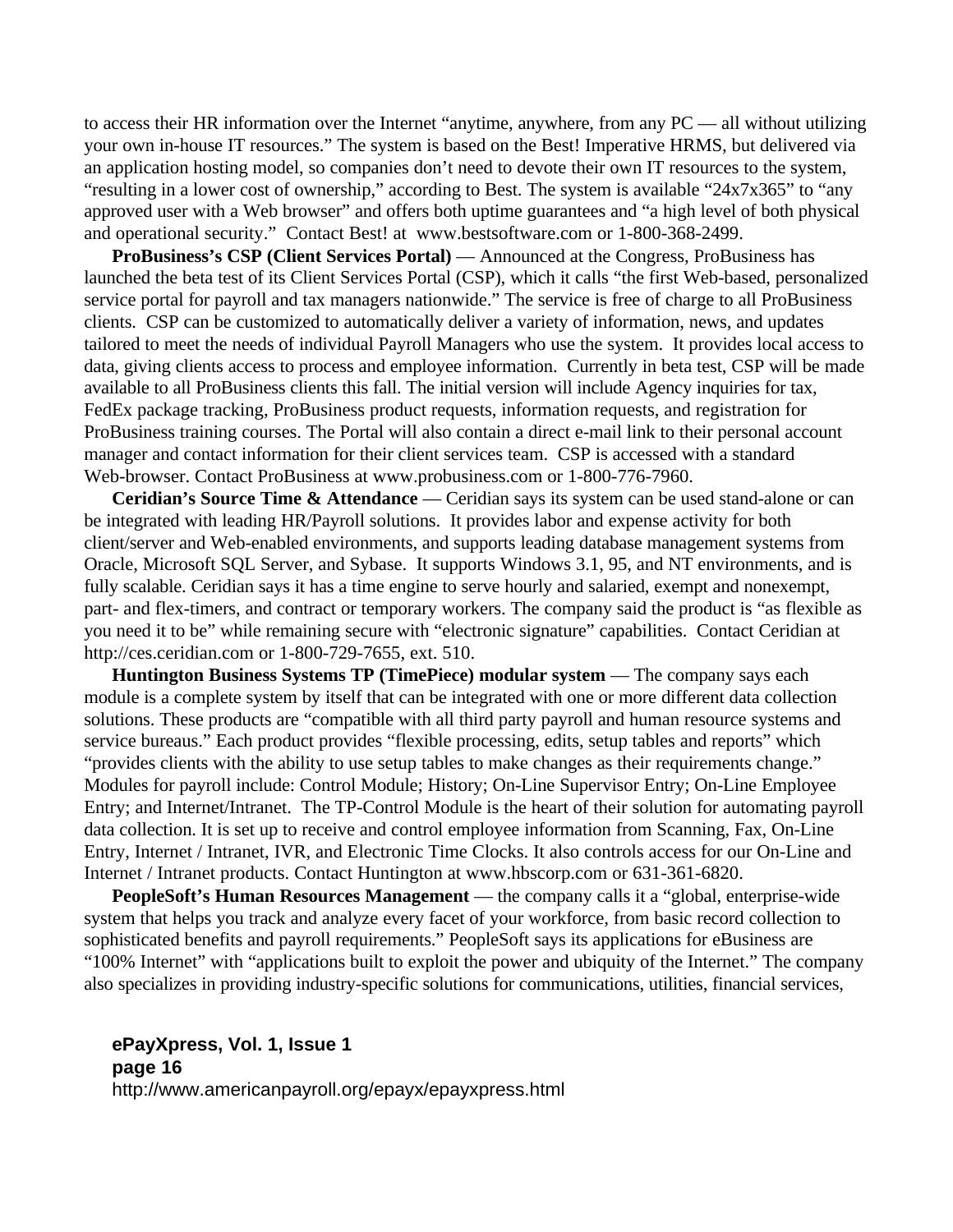healthcare, higher education, manufacturing, public sector, service industries, and U.S. federal government needs. Contact PeopleSoft at www.peoplesoft.com or 1-888-773-8277.

**FLS's Direct Pay.COMpliance** — eDP.COMpliance is a new Web-native payroll tax compliance system, which can be deployed as stand-alone software, as an outsourcing service, or via the Internet in an application service provider (ASP) environment. The browser-based application is the "first full-spectrum product for the tax reporting market," according to FLS. eDP.COMpliance helps businesses of any size comply with thousands of payroll tax regulations imposed by some 10,000 federal, state, and local government agencies. It can exchange payroll tax compliance data electronically between business taxpayers and the Internal Revenue Service, using the Web. The software includes features to handle federal, state, and local tax deposit calendars, cash management, electronic tax payments, and multiple reporting sites. eDP.COMpliance interfaces with most major payroll applications, and can export data to accounts payable, treasury, or general ledger systems. The application also links to FLS EPIC (Electronic Payment and Information Courier) services to automatically format and transmit electronic tax payments. Contact FLS at www.flsinc.com or 972-239-8881.

Check out the list of ALL the Congress Exhibitors, descriptions of their services, and links to their sites at the Congress Exhibit Hall Listing <http://www.americanpayroll.org/congress/18-exhibithall.html.

**ePayXpress, Vol. 1, Issue 1 page 17** http://www.americanpayroll.org/epayx/epayxpress.html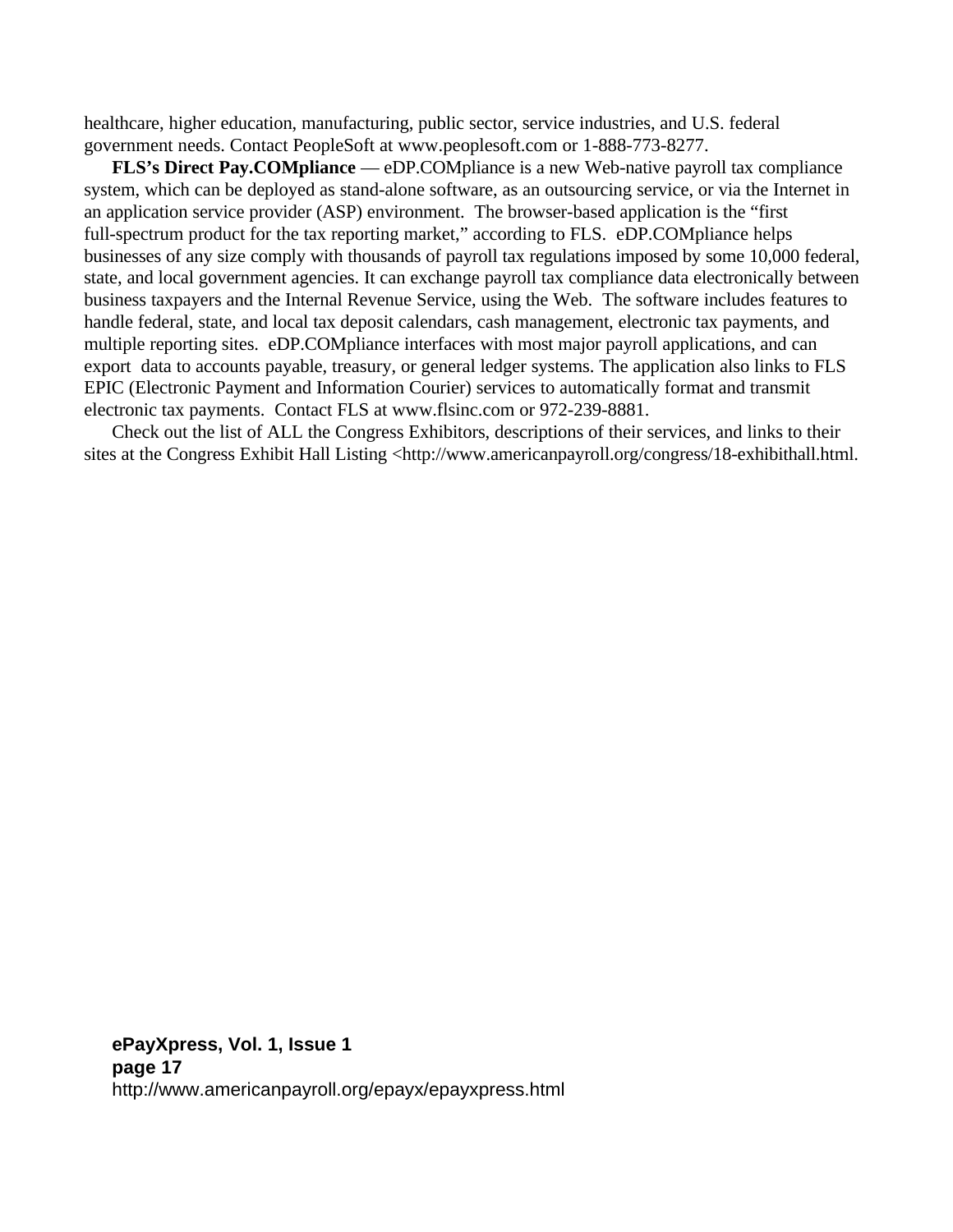## Legislative News

#### **APA: New Hire Info Can Leverage UI Fraud Detection**

For employers, lower unemployment insurance costs should be an added benefit of the national new hire reporting program. So APA has asked the House Ways and Means Committee to require that states use new hire information to clamp down on unemployment insurance fraud.

Nearly half of all states are using new hire data to better identify working individuals who are no longer entitled to receive unemployment benefits, according to a survey by the Interstate Conference of State Employment Security Agencies (ICESA). <http://www.icesa.org/>

State employment security agencies (SESAs) have had the technical ability to do limited matching since 1996, when Congress mandated the national new hire reporting program in its sweeping welfare reform initiative. Responding to employers, who were troubled by the additional reporting burden, Congress also included in the law provisions allowing individual state child support agencies to turn over their new hire reports to the SESA in their state.

Employer advocates hoped that states would use the information to better identify fraudulent claims which would, in turn, lower their unemployment insurance premiums. Congress, however, did not include a mandate requiring SESAs to do the match. (Congress did, however, require SESAs to turn over information regarding unemployment beneficiaries to child support enforcers which has helped them better identify the location of noncustodial parents.)

Employer groups, including the American Payroll Association, have historically supported the UI-new hire matches. Because the information is very recent, it allows early detection of those who continue to receive UI benefits once they begin working. Previously, UI agencies relied primarily on quarterly wage data to identify workers in the state. But by the time the unemployment agency received that information, a worker could have collected thousands of dollars in UI benefits that have traditionally been difficult for a state to recoup.

Despite the absence of a congressional requirement, about 24 states have begun matching information, according to the ICSESA study. An additional 20 states reported that they were considering doing the match in the future.

Among the states currently doing crossmatches of new hires and unemployment beneficiaries are New York, Utah, Texas, South Carolina, and Maine.

Washington state, which began doing its match earlier this year — after the ICSESA survey was conducted — has already begun to see dramatic results from its survey. Washington state identifies more than 1,000 hits a week, according to Byron Zarp, supervisor of Washington's Fraud Management Unit.

Rita Zeidner, manager of government relations for APA, called the increase in the use of new hire information by SESA's "encouraging," but said she was frustrated that more states weren't using the powerful tool provided by new hire information to clamp down on unemployment insurance fraud. APA has asked the House Ways and Means Committee to consider requiring states to do the match.

"On the one hand, Congress has provided SESAs with a powerful tool to fight UI fraud. On the other hand, they aren't requiring that states use this tool. It's really quite unfortunate," said Zeidner.

Sher added that it was particularly callous of Congress to ignore the cost of UI fraud for employers while using new hire information to identify fraud and abuse in government programs, such as student

#### **ePayXpress, Vol. 1, Issue 1 page 18**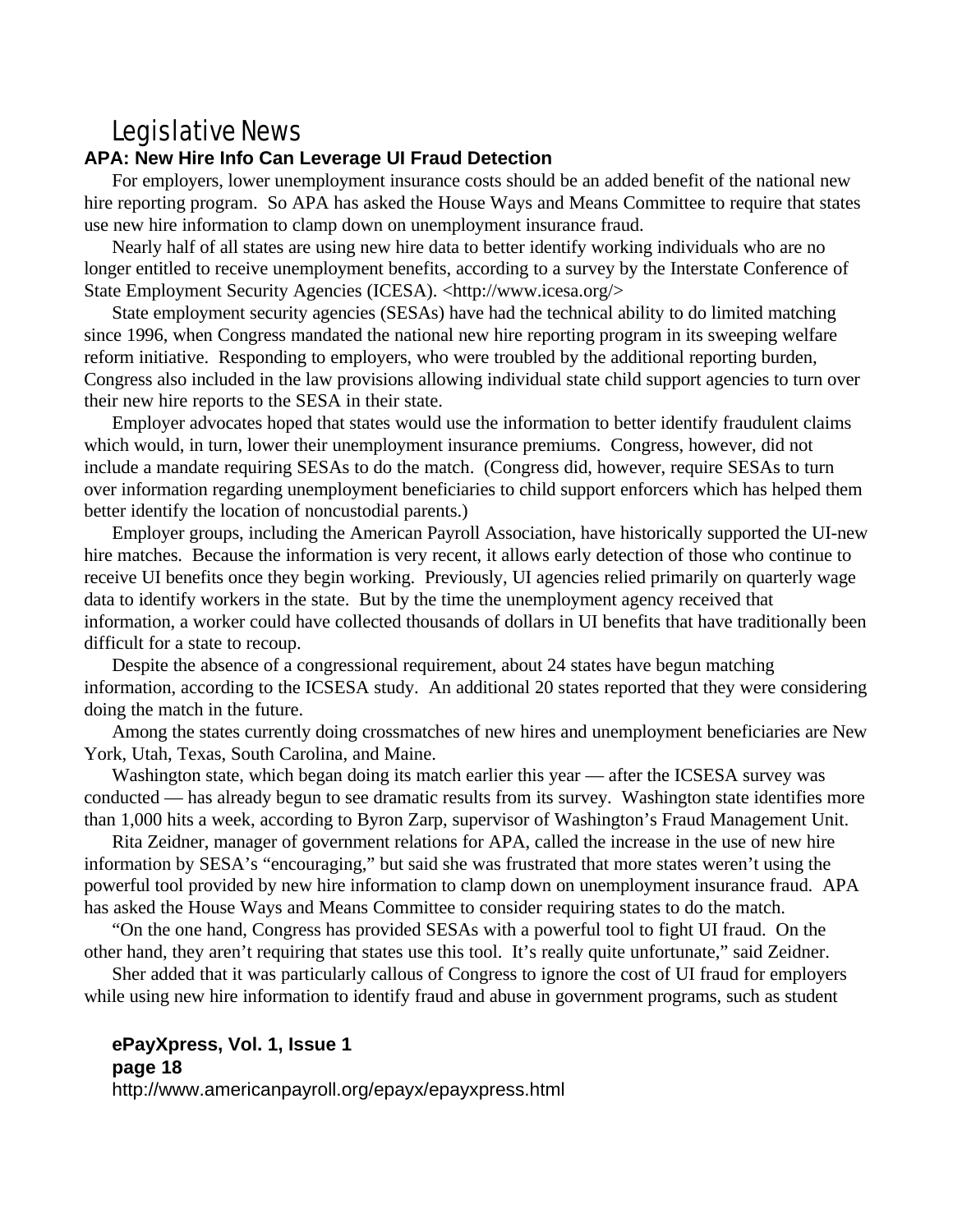loan defaults.

Zeidner said APA will continue to look at how information collected by employers for new hire reports can be leveraged to further cut unemployment benefit costs. APA, she said, is supporting a legislative proposal soon to be introduced by Rep. Nancy Johnson (R-CT), which would authorize delivery of new hire information to the states by way of the Department of Health and Human Services, which would access the information from the National Directory of New Hires.

Currently, states only have access to information on new hires within their borders. Because many multistate employers file their new hire reports with only one state, states are not able to identify those who got a job but were reported to a different state.

"If employers are already providing this information to the federal government, states should have access to it," Zeidner said.

Zeidner said APA would also be giving consideration to the concerns of state officials, who have said they would be able to use new hire information more efficiently to identify fraudulent claims if they were also provided with an employee's date of hire. APA has historically opposed mandates requiring employers to provide date of hire information with their new hire reports.

APA provides an on-line tool that makes it easy to write your lawmakers about this important issue. Check it out at CapWeb Custom - American Payroll Association <http://www.capweb.net/apa/>

#### **A New Electronic Method for Child Support Payments**

A new service under development by an Illinois-based consulting firm could allow employers to submit their child support withholding payments for multiple states to a single payment center.

The site, a private venture under development by the Lombard, IL-based Bradley Consulting Group, is intended to meet the demands of employers who want to have a single place to deposit child support withholding.

The site uses withholding addenda information entered once by the employer on the Web site. Changes to any withholding information can easily be made through the Web site. The authorized employer personnel must explicitly authorize transactions to their state's disbursement unit (SDU) each pay period. The site will do the rest, routing the payment to the appropriate SDU with the properly formatted addenda.

Bradley Consulting reps claim the system may be ideal for certain employers. They said their service offers "a sign-up fee that's lower than some banks' monthly EFT origination fees" and a "pay as you go" transaction policy. Bradley said their service may be ideal for employers who:

- cannot justify the cost of modifying their own systems
- ! need a short-term solution until modifications to their own systems are complete

! use a payroll service provider who doesn't support EFT for child support withholding or charges too much for the service

Bradley reps say the eftchildsupport.com Web site is expected to be up and running by June 2000. In the meantime, Bradley will be testing payment transmission methods with various states. Employers can get additional information or pre-register for the service by accessing the Bradley Consulting EFT Web site. <www.eftchildsupport.com>

Bradley is currently under contract to assist the state of Illinois in setting up its EFT transfer. Many

#### **ePayXpress, Vol. 1, Issue 1 page 19**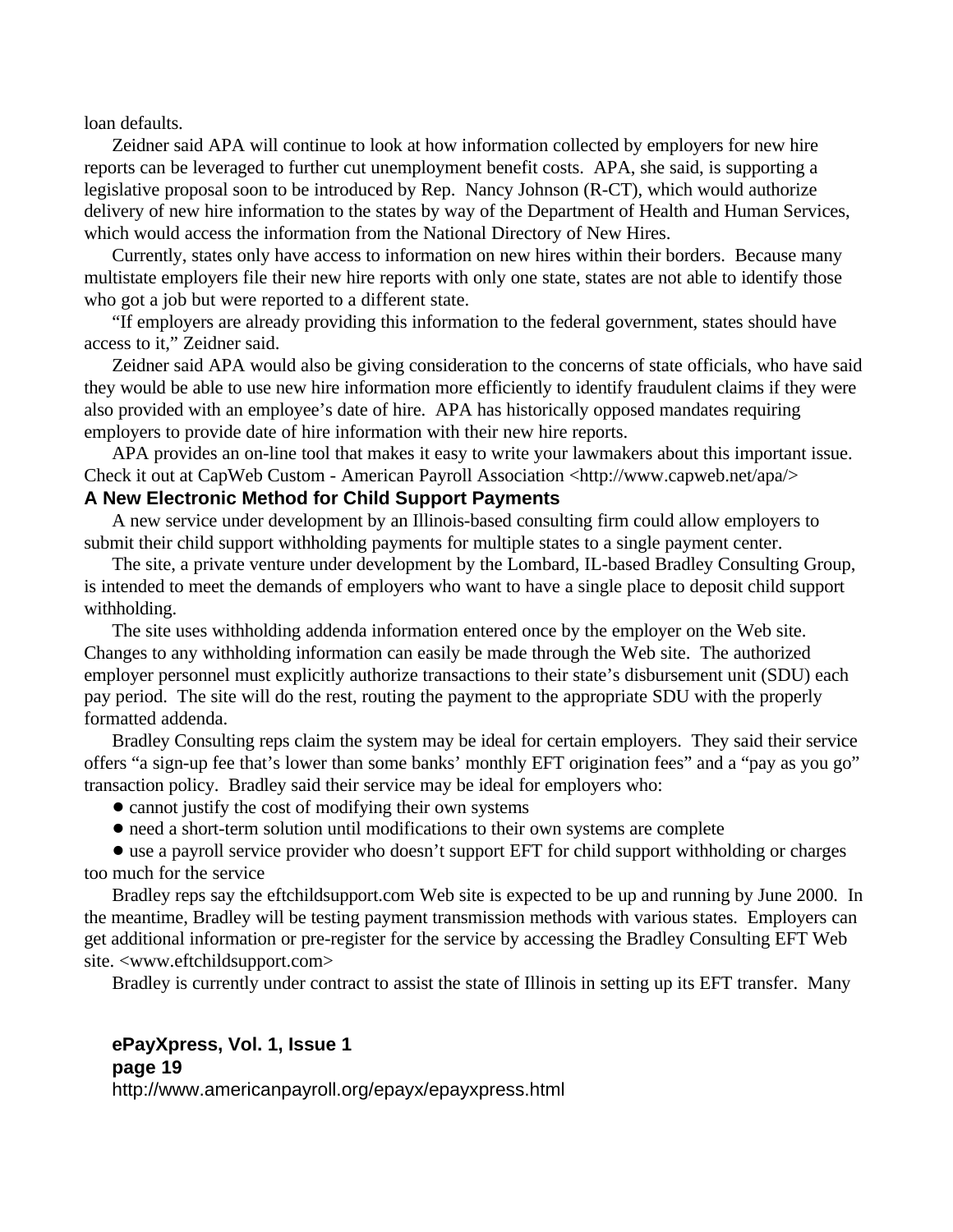employers in that state will be required by law to make their child support payments electronically this summer. The Web site, however, is a private endeavor and not endorsed, controlled, or overseen by Illinois officials.

Information on electronic payments and other issues related to child support is available through APA's Web site at: ,*http://www.americanpayroll.org/new80.html>*

**ePayXpress, Vol. 1, Issue 1 page 20** http://www.americanpayroll.org/epayx/epayxpress.html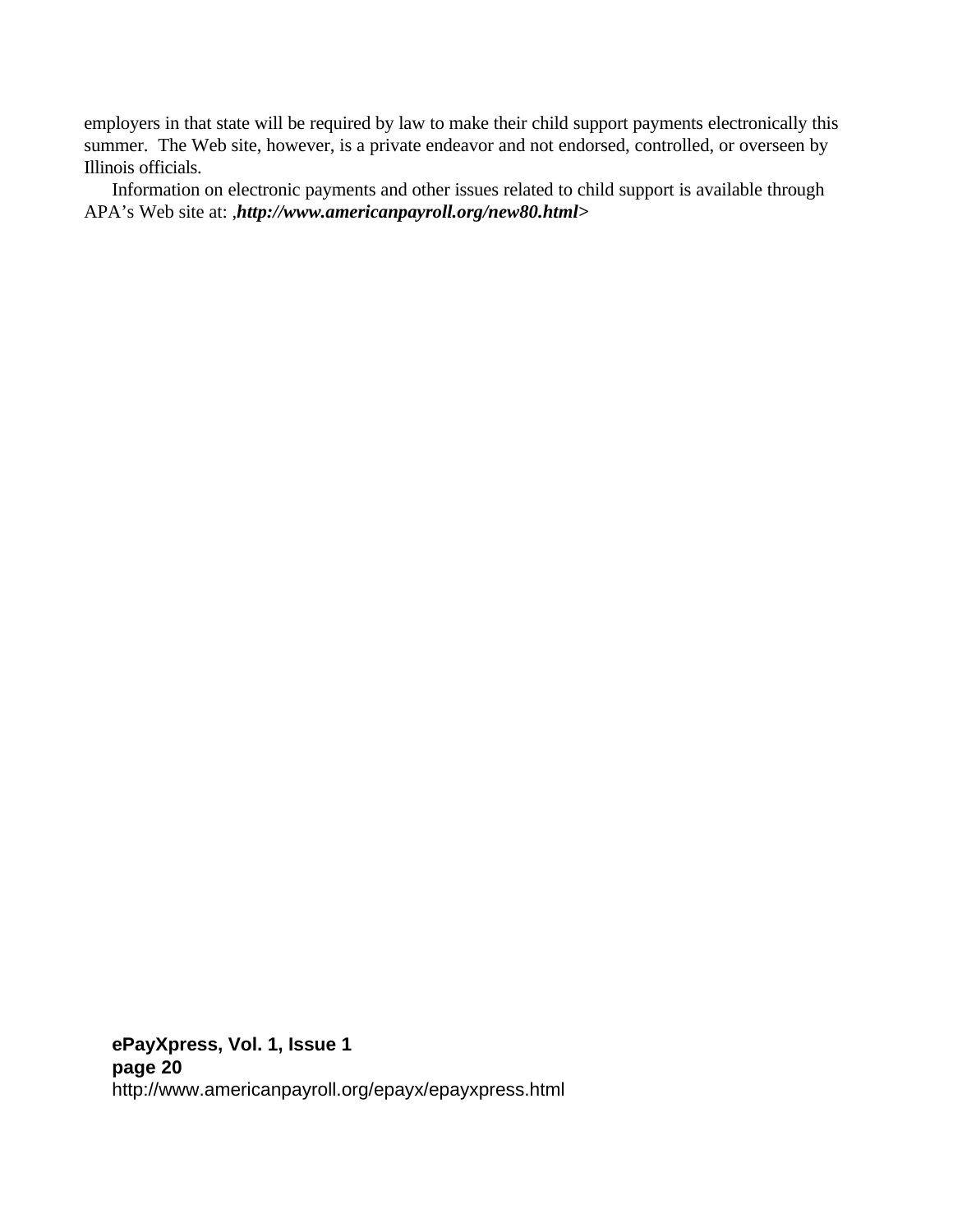### Web Site News

#### **Social Security Administration's new (and free!) electronic publication — Social Security e-news <http://www.ssa.gov/enews/>**

Follow the link above to sign up for SSA's new monthly e-newsletter. Described as "the simplest, most convenient way for you to keep up with the latest developments about Social Security." The sign-up page also allows you to check off additional areas to sign up for "timely updates" in the following areas (**bold** items will be of particular interest to payroll professionals): Disability, Retirement, Survivors, Supplemental Security Income (SSI), Medicare, **Laws & Regulations,** Press Office, **Wage Reporting**, **Data, Studies & Research**, and Seniors.

#### **APA's new National Payroll Week Web site <http://www.nationalpayrollweek.com/>**

Dedicated entirely to NPW issues, this new Web site has a lot to offer to both payroll professionals and the general public. It explains everything — nonpayroll people can get an answer to the question "What is National Payroll Week?" or find out how they can save more of their paycheck. Or, payroll professionals can click a button to "Get Involved in National Payroll Week." You can also download the NPW song "America Works" by country music sensation Brandon Sandefur, research payroll publications, check out NPW in the news, and much more.

#### **BNA's Congress Coverage Web pages <http://www.bna.com/payroll/apa2000/>**

Excellent coverage of the 18th Congress by BNA. Features daily reports from Congress, a letter from APA President Corey Lehr, results of surveys taken at Congress, coverage of Workshops, coverage of government speakers, and more.

**ePayXpress, Vol. 1, Issue 1 page 21** http://www.americanpayroll.org/epayx/epayxpress.html